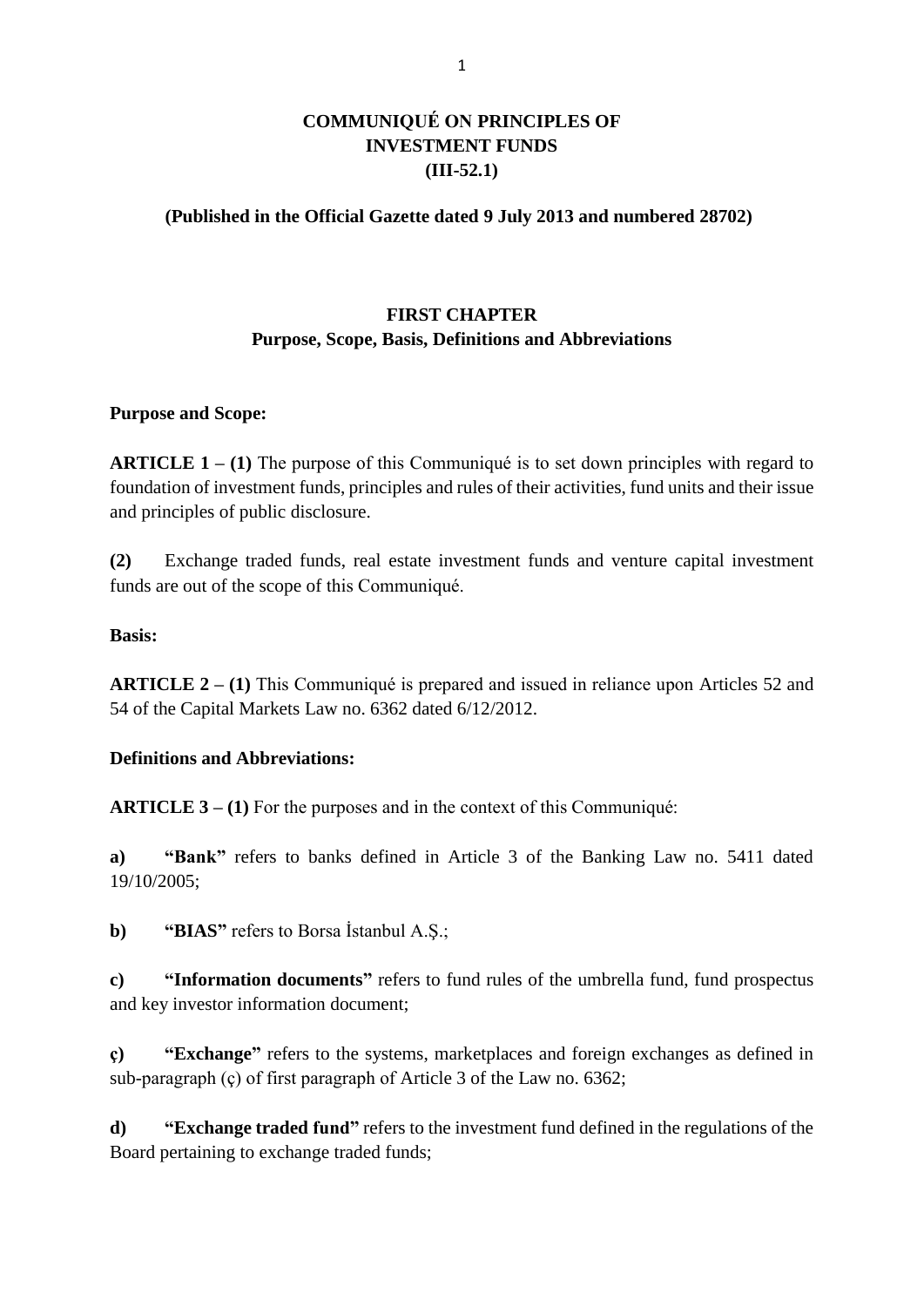**e) "Fund"** refers to the investment fund the units of which are issued under an umbrella fund ;

**f) "Fund prospectus / Prospectus"** refers to the public disclosure document containing all information regarding the features of the Fund and the associated rights and risks, so as to enable the investors to make an informed assessment;

**g) "Net Assets Value"** refers to the value calculated on the basis of fund portfolio value obtained as the result of valuation of all assets in fund portfolio under the applicable regulations of the Board, and by addition, if any, of other assets and receivables thereto and deducting any liabilities therefrom;

**ğ) "Guarantor"** refers to banks, and without prejudice to the provisions of applicable laws pertaining thereto, banks and insurance companies resident abroad, meeting the qualifications set forth in this Communiqué, which guarantee to the Fund the repayment to investors of the portion not met by the Fund of the investment amount committed to be repaid to investors by capital guaranteed funds within the frame of principles specified in the information documents;

**h) "Undersecretariat of Treasury"** refers to the Republic of Turkey Prime Ministry, Undersecretariat of Treasury;

**ı) "Fund rules"** refers to the fund rules of the umbrella fund;

- **i) "Issuer"** refers to a joint-stock company;
- **j) "Law"** refers to the Capital Markets Law no. 6362;

**k) "PDP"** refers to the Public Disclosure Platform;

**l) "Fund unit"** refers to a type of dematerialized capital market instrument which carries the rights of investors and proves participation in the Fund;

**m**) **"Founder"** refers to a portfolio management company founded in the form of a jointstock company, the main field of business of which are establishment and management of investment funds, pursuant to Article 55 of the Law;

**n) "Board"** refers to the Capital Markets Board;

**o) "Qualified investor"** refers to a qualified investor defined in the relevant regulations of the Board;

**ö) "Portfolio custodian"** refers to the entity offering the portfolio depository services authorized within the frame of Article 56 of the Law;

**p) "Takasbank"** refers to Istanbul Settlement and Custody Bank Incorporation;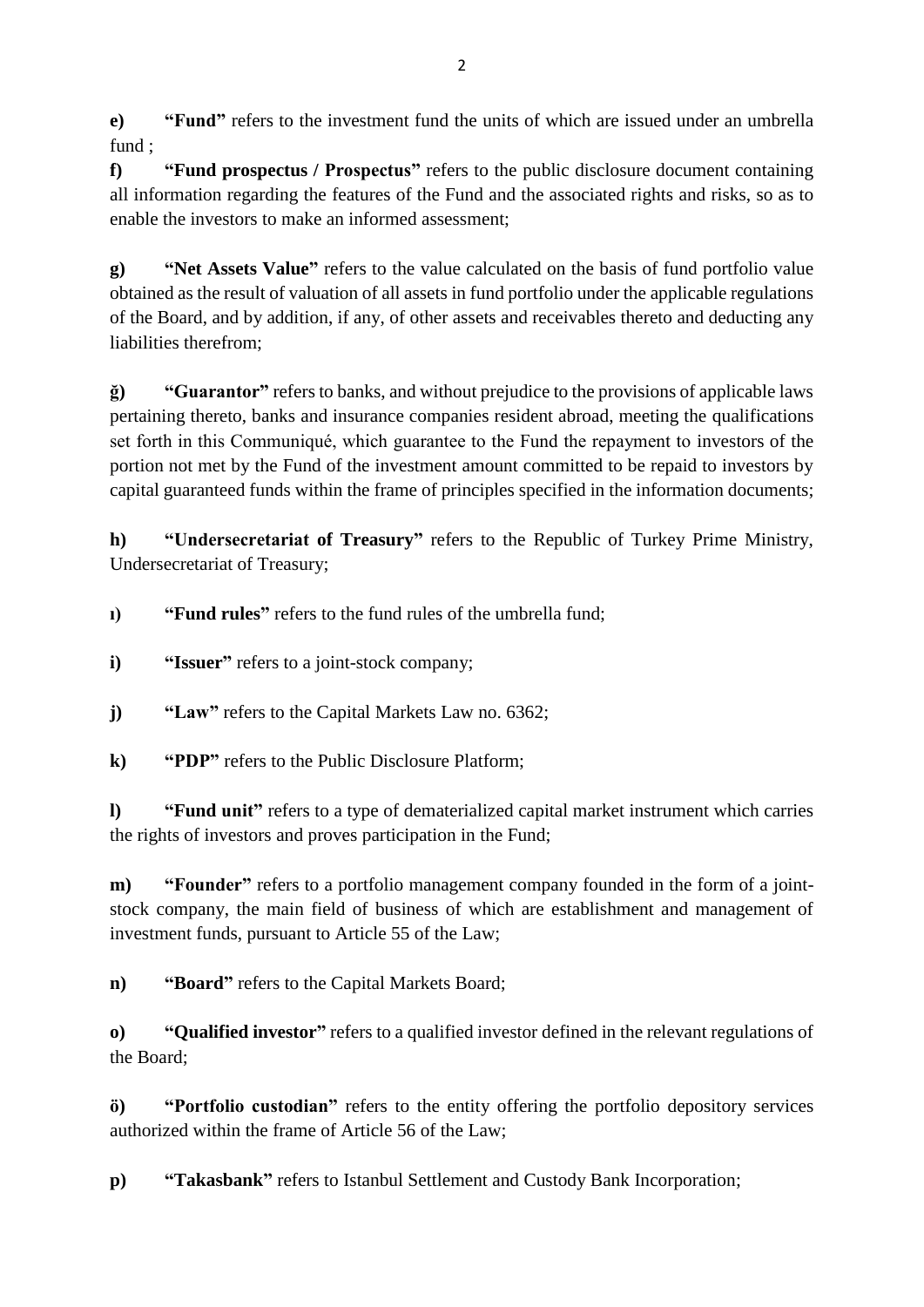**r) "CBRT"** refers to Central Bank of the Republic of Turkey;

**s) "TTRG"** refers to the Turkish Trade Registry Gazette;

**ş) "Derivative instruments"** refers to futures and option contracts deemed appropriate to be included in the fund portfolio by the Board;

**t) "Investment fund"** refers to the asset which is established by portfolio management companies under the fund rules in conformity with the fiduciary ownership principles on the account of the savers, with money or other assets gathered from savers pursuant to the provisions of the Law in return for fund units in order to operate the portfolio or portfolios consisting of assets and transactions specified in this Communiqué and which does not have a legal entity.

**u) "Key investor information document"** refers to a summary form indicating the structure, investment strategy and risks of the fund;

**ü) "Manager"** refers to a portfolio management company deemed appropriate by the Board;

**v) "Management control"** refers to management control as defined in the regulations of the Board pertaining to take-over bids.

## **SECOND CHAPTER General Principles**

### **Umbrella Fund:**

**ARTICLE 4 – (1)** Umbrella fund is the investment fund covering all funds the units of which are issued under a single fund rules.

**(2)** Umbrella fund is established to operate portfolio or portfolios consisting of the following assets and transactions, and cannot be engaged in any other business:

- **a)** Shares of issuers founded in Turkey, also including those covered by privatization, and private and public sectors debt instruments;
- **b)** Foreign private and public sectors debt instruments and issuer shares tradable pursuant to the provisions of the Governmental Decree no. 32 on Protection of Value of Turkish Currency;
- **c)** Time deposit and participation accounts and deposit certificates up to a maturity of 12 months;
- **ç)** Gold and other precious metals and capital market instruments issued on the basis of such metals, providing that they are traded in exchange;
- **d)** Fund units;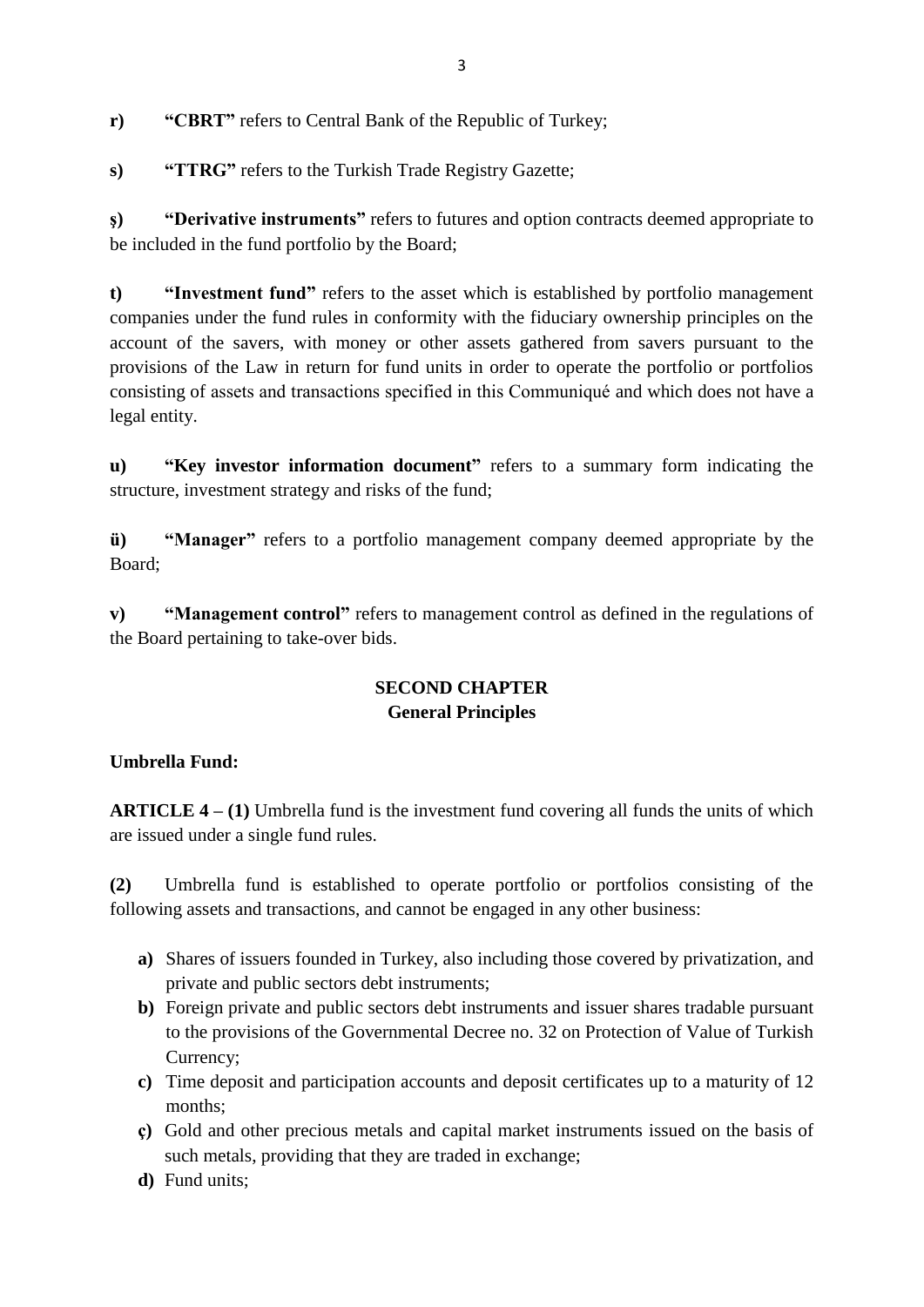- **e)** Repo and reverse repo transactions;
- **f)** Lease certificates;
- **g)** Real estate certificates;
- **ğ)** Warrants and certificates;
- **h)** Takasbank money market transactions;
- **ı)** Cash collaterals and premiums of derivative instrument transactions;
- **i)** Structured foreign investment products and loan participation notes deemed appropriate by the Board;
- **j)** Other investment instruments deemed appropriate by the Board.

**(3)** Sub-funds are formed, providing that separate prospectus and key investor information document are prepared for each issue of fund units, in accordance with the following principles and those included in the fund rules of the umbrella fund:

- **a)** All assets and liabilities of each fund are segregated from those of other funds.
- **b)** Except for umbrella fund establishment expenses and expenses of issue of fund units, all expenses incurred for an umbrella fund are paid proportionally from portfolios of the sub-funds by taking net asset values of these funds into consideration.
- **c)** In cases where an umbrella fund is liquidated or transferred pursuant to Articles 28 and 29 of this Communiqué, the sub-funds are also required to be liquidated or transferred.
- **ç)** Unless otherwise stated, the provisions of this Communiqué are applied separately for each fund.

# **Principles on Assets of Fund:**

**ARTICLE 5 – (1)** Assets of the fund are segregated from the assets of its founder and portfolio custodian.

**(2)** It is obligatory that assets of the fund are managed in conformity with the fund management strategy and in favor of investors and by protecting interests of investors and within the framework of regulations of the Board pertaining to portfolio management services, by portfolio managers who have adequate knowledge about assets investable by the fund and have at least five years' experience in capital markets field.

**(3)** Assets in fund portfolio are required to be kept in custody in portfolio custodians within the framework of regulations of the Board pertaining to portfolio depositary services.

**(4)** The fund assets cannot be used as collateral or be pledged, other than being used for taking credits, derivative instrument transactions, short selling transactions, or similar transactions realised as a party in the name of the fund, provided that these transactions are on the account of the fund and that a provision exists in the fund rules and the prospectus. The fund assets cannot be disposed of for any other purpose, even when the management or supervision of the portfolio management company or of the portfolio custodian is transferred to public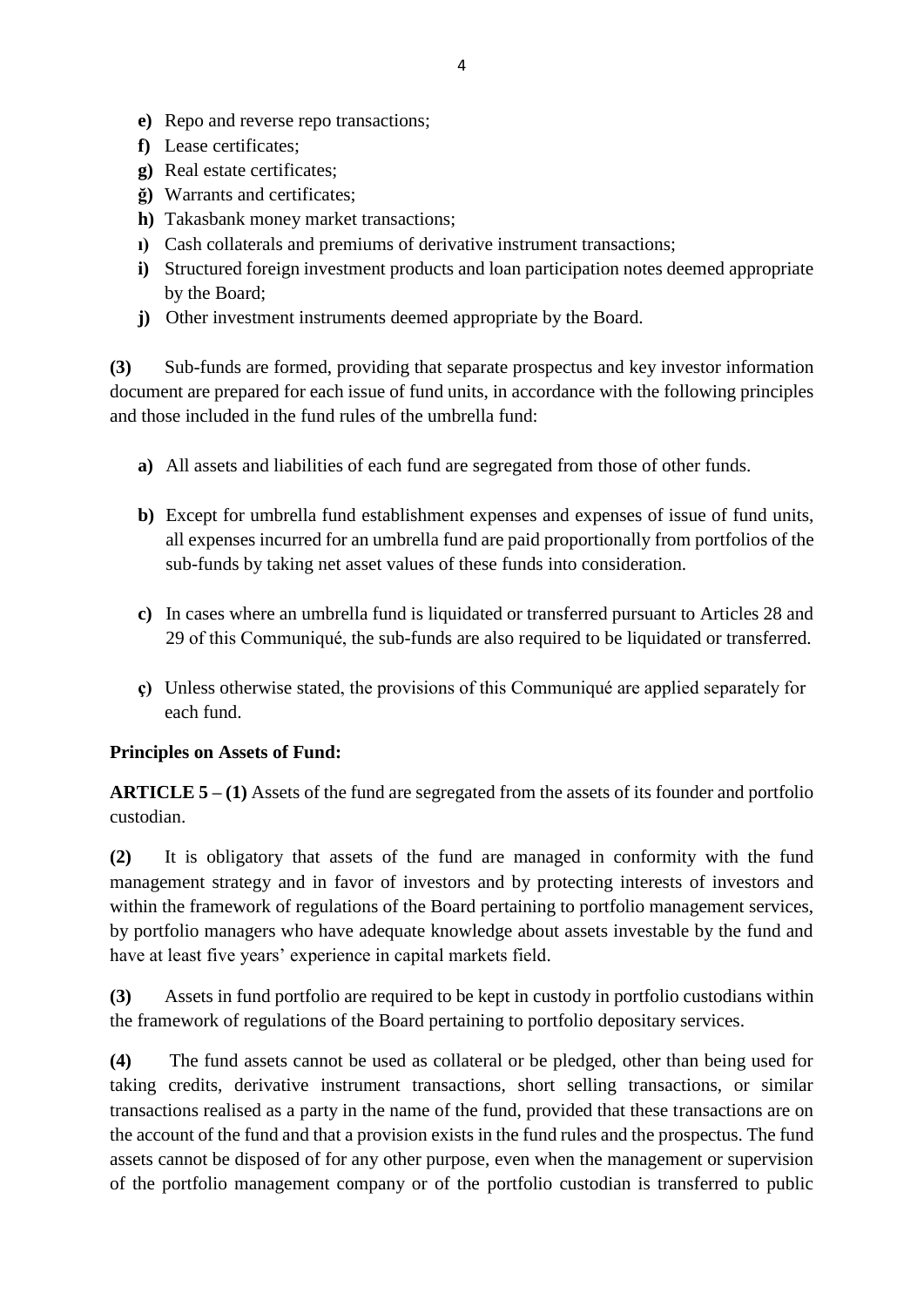institutions, cannot be attached including the purpose of collecting public receivables, cannot be included in the bankrupt's estate and cannot be subject to cautionary injunction.

**(5)** Debts and liabilities of founder to third parties and the receivables of the funds from the same third persons cannot be set off against each other.

## **Types of Umbrella Fund:**

**ARTICLE 6 – (1)** Umbrella funds may be founded in the following types:

- **a)** Umbrella funds composed of funds of which at least 80% of the fund net asset value is permanently invested in;
	- **1)** Public and/or private sector debt instruments are named as "DEBT INSTRUMENTS UMBRELLA FUND";
	- **2)** Shares of local and/or foreign issuers are named as "SHARE UMBRELLA FUND";
	- **3)** Gold and other precious metals and in capital market instruments based on precious metals are named as "PRECIOUS METALS UMBRELLA FUND";
	- **4)** Units of other funds and exchange traded funds are named as "FUND OF FUNDS UMBRELLA FUND";
- **b)** Umbrella funds composed of funds the portfolio of which is wholly and permanently invested in highly liquid money and capital market instruments with maximum 184 days to the end of maturity, and the daily calculated weighted average maturity of portfolio of which is maximum 45 days are named as "MONEY MARKET UMBRELLA FUND";
- **c)** Umbrella funds composed of funds the portfolio of which is wholly and permanently invested in lease certificates, participation accounts, corporate shares, gold and other precious metals and other non-interest-based money and capital market instruments deemed appropriate by the Board are named as "PARTICIPATION UMBRELLA FUND";
- **ç)** Umbrella funds composed of funds which are not covered by any one of the types described in the preceding paragraphs in terms of portfolio limitations are named as "VARIABLE UMBRELLA FUND";
- **d)** Umbrella funds composed of funds which are founded for sale of fund units only to qualified investors are named as "HEDGE UMBRELLA FUND";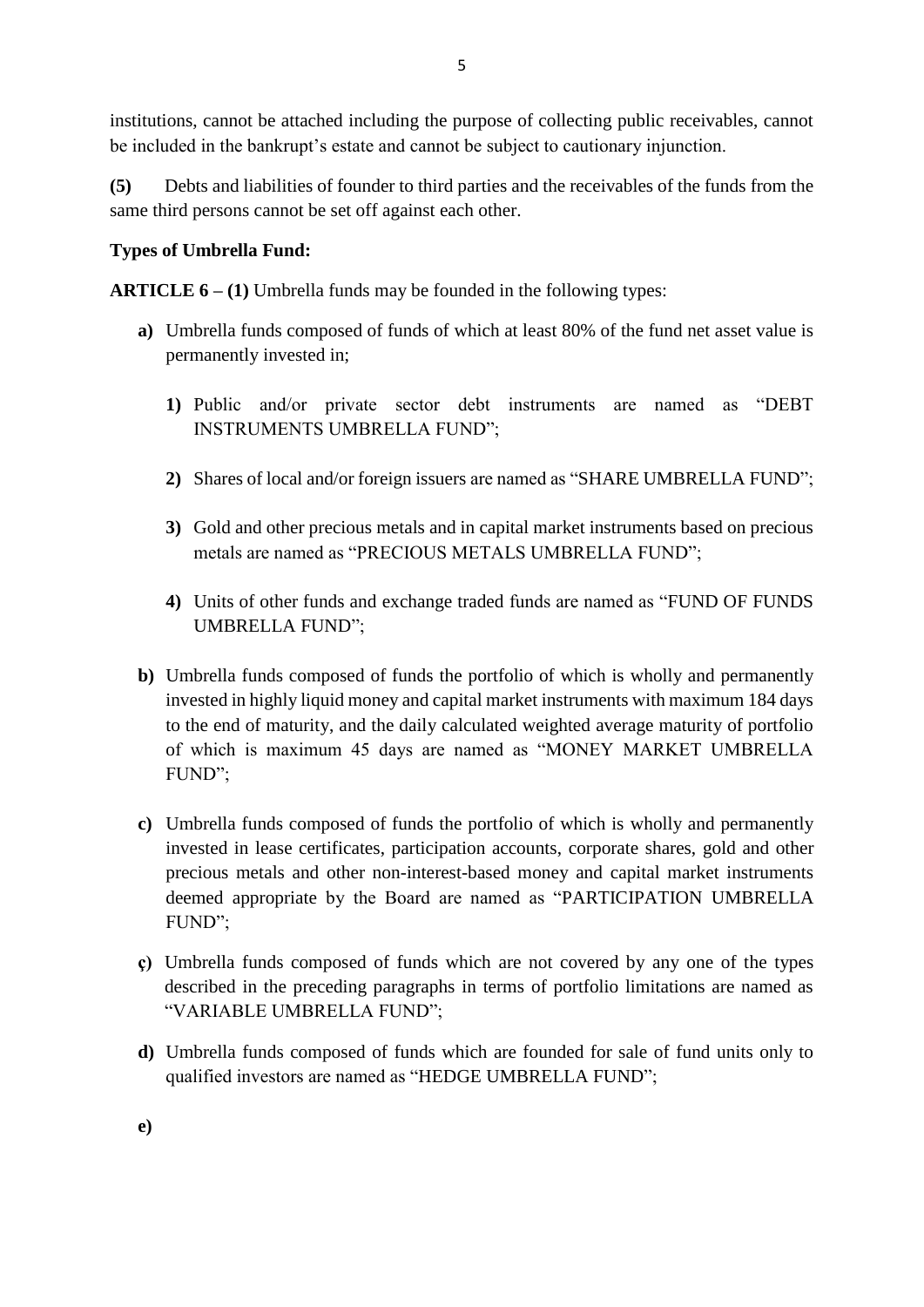- **1)** Umbrella funds composed of funds for which it is committed in reliance upon an appropriate investment strategy and upon a guarantee given by the guarantor that a particular part or full amount of initial investment of the investor or a particular yield above the initial investment level shall be repaid to investor at particular maturity or maturities within the frame of principles set forth in information documents are named as "CAPITAL GUARANTEED UMBRELLA FUND";
- **2)** Umbrella funds composed of funds which aim and intend with the framework of best effort basis in reliance upon an appropriate investment strategy to repay a particular part or full amount of initial investment of the investor or a particular yield above the initial investment level to investor at particular maturity or maturities within the frame of principles set forth in information documents are named as "CAPITAL PROTECTED UMBRELLA FUND".

**(2)** Funds at least 80% of fund net asset value of which is permanently invested in issuer's shares traded in BIAS, except for shares of securities investment companies, and units of which are issued under an umbrella fund as defined in subclause (2) of subparagraph (a) of the first paragraph of this Article are considered as "Share Intensive Funds". Cash collaterals of futures contracts based on issuer's shares and issuer's share indices included in portfolios of share intensive funds, and premiums of option contracts based on issuer's share , and covered warrants based on issuer's shares traded in exchange are taken into account in calculation of 80%. Without prejudice to provisions of fifth paragraph of Article 24 of this Communiqué, in cases where a fund fails to meet the required conditions on daily basis for classification as a share intensive fund, for the relevant days, founder and portfolio custodian shall be jointly liable also for performance of all obligations of the fund, investors and/or institutions trading investment fund units.

**(3)** In the case of inclusion of derivative instruments in fund portfolio, principles relating to calculation of 80% ratio referred to in subparagraph (a) of the first paragraph of this Article are determined by the Board.

**(4)** New umbrella fund types, in addition to those enumerated above, may be determined, on condition that it is acceptable by the Board.

### **Name of the Fund:**

## **ARTICLE 7 – (1)** Name of the Fund:

**a)** is required to be in compliance with the investment strategy of the fund;

**b)** may not have excessive similarity to the name of another fund, and may not be reminiscent of a person/entity unrelated to the fund, and may not refer to non-provable qualities and features of the founder or manager, or may not contain similar subjective words or phrases implying a superiority of the fund from other funds, or may not otherwise mislead the investors.

**(2)** If the fund's maturity structure is referred to in the fund's name, the principles set forth in first paragraph of Article 20 of this Communiqué shall be complied with.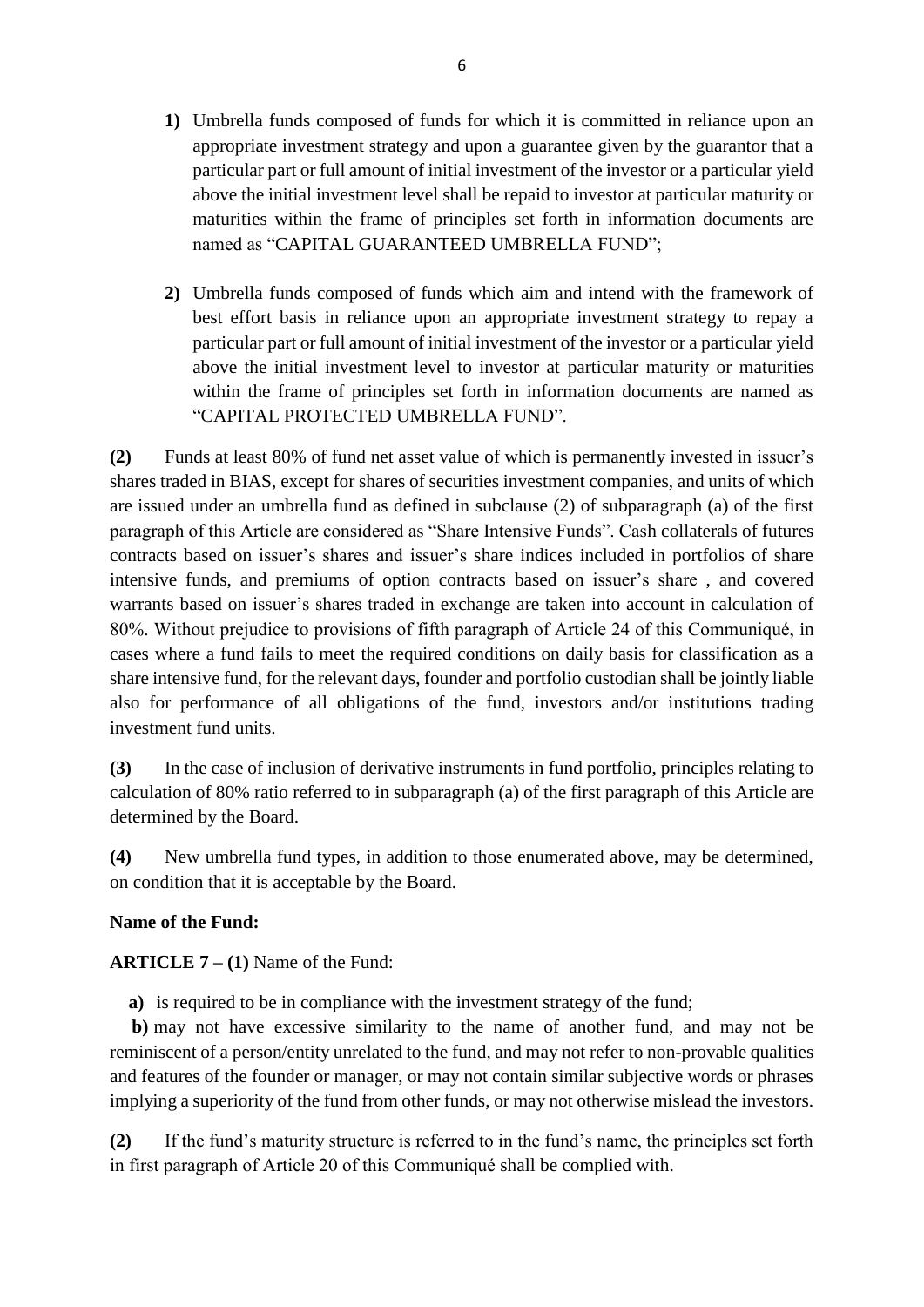**(3)** Funds composed of all the assets covered by an index deemed appropriate by the Board or of a part thereof selected by sampling are required to use the word "Index" in their name.

**(4)** The following principles shall be applicable to capital protected and capital guaranteed funds:

- **a)** It is sufficient to use "capital protected" and "capital guaranteed" phrases in name of capital protected and capital guaranteed umbrella funds, and the ratio of guarantee or protection to the initial investment, or capital in guaranteed funds, the rate of return under guarantee provided by the guarantor are stated in names and fund prospectuses and key investor information documents of sub-funds.
- **b)** Capital protected and capital guaranteed funds making investments in lease certificates and debt instruments issued by private sector are required to include in their names a phrase referring to the investment made in the said capital market instruments.

**(5)** Funds making investment in foreign money and capital market instruments in an amount equal to at least 80% of fund net asset value are required to use the word "Foreign" in their names. In share and debt instruments funds which do not use this word in their names, foreign money and capital market instruments may be included in fund portfolio in an amount equal to not more than 20% of fund net asset value.

**(6)** Funds composed of money and capital market instruments of subsidiaries covered by regulations of the Board pertaining to financial reporting standards are required to use the expression of "Subsidiary" in their names.

## **Fund Rules of the Umbrella Fund:**

**ARTICLE 8** – **(1) Fund rules of the** umbrella fund is an adhesion contract, entered into between fund unit holders on one side and founder, portfolio custodian and if any, portfolio manager on the other side, containing general terms and conditions of operation of fund portfolio according to fiduciary ownership principles, and custody of fund portfolio pursuant to Article 56 of the Law, and management thereof in accordance with an attorney agreement, and in guaranteed funds, principles relating to guarantee.

**(2)** Standards of fund rules for umbrella funds are determined by the Board. Minimum contents of the fund rules are given in Annex-2.

**(3)** Units of each sub-fund are issued in reliance upon the fund rules of the umbrella fund.

## **Powers and Responsibilities of Founder:**

**ARTICLE 9 – (1)** Founder is responsible for representation, management and supervision of management of the fund in such manner to protect rights of fund unit holders, and for conduct of its activities in accordance with provisions of fund rules and prospectus. Founder is authorized to dispose of the fund assets in its own name and in the account of the fund and to use the rights arising therefrom in accordance with the applicable laws and the fund rules.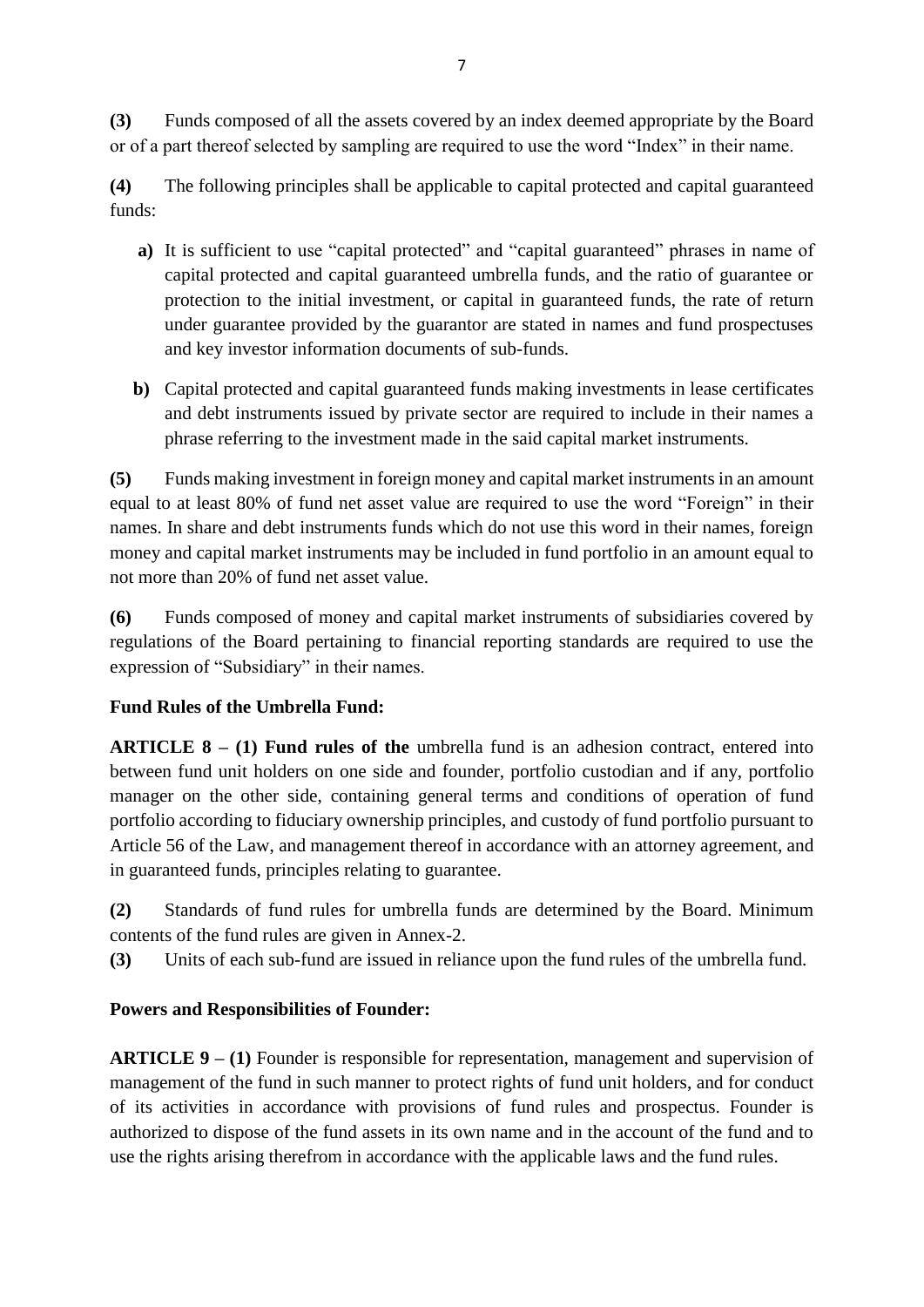**(2)** Use of outsourced services, also including portfolio management services, during conduct of activities of the fund, does not relieve the founder from its liabilities.

**(3)** Provisions of Articles 502 to 514 of the Turkish Code of Obligations no. 6098 dated 11/1/2011 are applied by analogy on relations between founder and fund unit holders in cases where the relevant applicable laws and fund rules remain silent.

## **THIRD CHAPTER Principles on Foundation of Umbrella Fund and on Issue of Fund Units**

### **Foundation of Umbrella Fund:**

**ARTICLE 10 – (1)** Investment funds are required to be founded in the form of an umbrella fund.

**(2)** Founder shall apply to the Board with the draft fund rules, and application form, the principles of which are determined by the Board, and other information and documents requested by the Board. In order for the umbrella funds to get permission for foundation , the custody service agreement signed between the founder and portfolio custodian must cover the to-be-founded umbrella fund, and its fund rules must be approved by the Board.

**(3)** At the stage of foundation application, information given in the fund rules must be consistent and understandable and complete according to the standard of fund rules determined by the Board.

**(4)** Foundation applications are decided by the Board within two months following the date of submission of all required documents to the Board completely.

**(5)** Fund rules approved by the Board is registered in trade registry of the place of head offices of the founder and is announced in TTRG and PDP within six business days following the date of receipt of the Board's decision by the company.

**(6)** If an application is not approved as a result of inspection made within the framework of this Article, it shall be notified to the applicant, together with reasons thereof.

**(7)** Information and documents required for an umbrella fund foundation application are determined and announced by the Board.

### **Issue of Fund Units:**

**ARTICLE 11 – (1)** Fund units are required to be offered to public or to be sold by private placement to particular persons and/or entities or to be sold to qualified investors.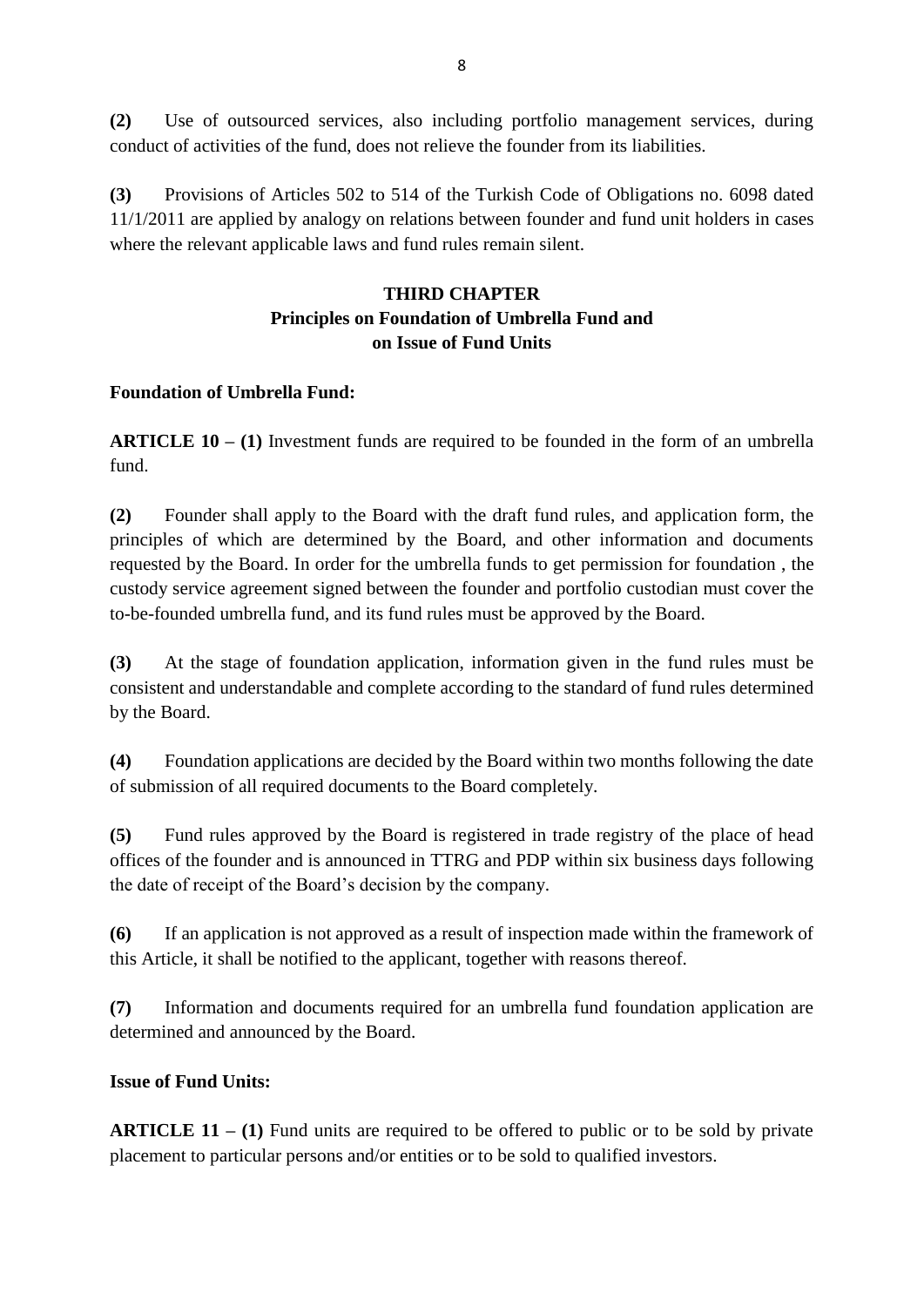**(2)** For issue of units of each fund, prospectus and key investor information document are prepared in accordance with the standards determined by the Board, and the founder shall apply to the Board with prospectus, key investor information document and other information and documents requested by the Board. However, it is obligatory that application for issue of units of the first fund to be created under an umbrella fund is filed within no later than three months following the date of registration of fund rules. If no application is filed to the Board within this period of time, fund rules shall be cancelled by the founder from trade registry. The documents relating thereto shall be submitted to the Board within six business days. In case of reasonable causes deemed appropriate by the Board, the period of three months mentioned in this paragraph may be extended by three months more for only once.

**(3)** Fund units may be issued only if the fund prospectus is approved by the Board. Minimum contents of the fund prospectus are given in Annex-2.

- **(4)** The following principles shall be applied at the stage of approval of prospectus:
	- **a)** Prospectus is examined and reviewed within 20 business days in the light of information and documents presented to the Board; and if it is determined that the information given in prospectus is consistent and understandable and complete according to prospectus standards determined by the Board, then the prospectus is approved, and the state of affairs is reported to the relevant parties.
	- **b)** If the presented information and documents are incomplete or additional information and documents are needed, the applicant is informed thereabout within 10 business days following the date of application. Missing information and documents are required to be completed within a period of time to be determined by the Board. In this case, the period of 20 business days specified in subparagraph (a) of this paragraph starts to count as of the date of submission of missing information and documents to the Board. If, as a result of examination and review made as per subparagraph (a) of this paragraph, the prospectus is not approved, it is reported to the applicant, together with reasons thereof.

**(5)** Approval of prospectus does not ever construe as a guarantee given by the Board as to accuracy of information contained in this document, nor may it be considered and treated as a recommendation relating to the relevant fund units.

**(6)** Prospectus and key investor information document are published in PDP and in the founder's official internet website within 10 business days following the date of receipt of the letter of permission by the company, and are not separately registered in trade registry and announced in TTRG. However, the place of publishing of prospectus is registered in trade registry and announced in TTRG. Said date of registration is mentioned in key investor information document.

**(7)** Fund units are offered to investors through distribution channels designated in key investor information document after publishing of key investor information document in PDP,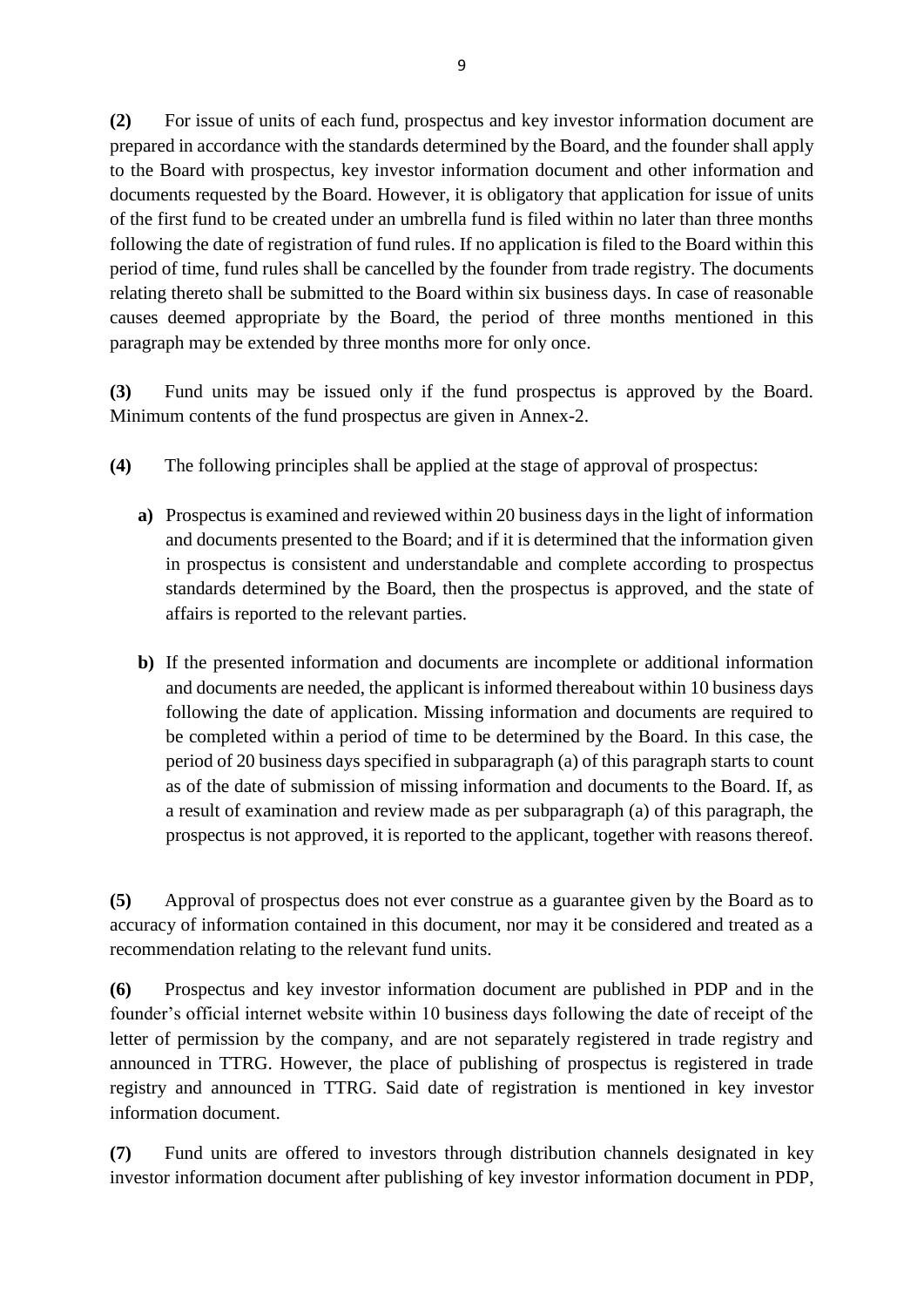with effect from the date of starting of sales referred to in the document, and within the framework of principles set forth in that document.

**(8)** Money and other assets collected from investors in return of fund units are required to be invested in assets and transactions determined in prospectus on the following business day. In case of book-building for capital guaranteed and capital protected funds, the period mentioned in the first sentence hereof is applied as two business days, and the last day of bookbuilding is taken into consideration in calculation of said period.

### **Key Investor Information Document:**

**ARTICLE 12 – (1)** Key investor information document is prepared in order to enable investors to reasonably understand the fund's structure, investment strategy and risks and to take information-based investment decisions. This form contains basic information, the minimum contents and standards of which are determined by the Board, and which may be effective on investment decisions. The founder is responsible for consistency of this form with fund rules and prospectus, and for accuracy of its content, and for up-to-dateness thereof, and for damages that may arise out of wrong, misleading or missing information therein.

**(2)** Key investor information document is required to contain at least the following information about basic characteristics of fund:

- **a)** Introductory information about fund;
- **b)** Brief description of investment purposes and investment policy, and portfolio composition;
- **c)** Past performance, if any, of fund or performance scenario analyses according to fund types;
- **ç)** Fund's management fee, commissions and other expenses and total expense ratio;
- **d)** Risk and yield profile containing appropriate explanations and warnings related to risks exposed to by the fund;
- **e)** Purchase and redeem principles of fund units.

**(3)** The document states from where and how the investors may obtain and receive fund rules, prospectus, financial reports and other additional information.

**(4)** The document should be short, brief and understandable and be prepared with 12 font size in maximum two pages. Information given in the document should be clear and adequate, and be consistent with fund rules and prospectus, and not be misleading for investors.

## **Changes in Information Documents:**

**ARTICLE 13 – (1)** Changes and amendments in fund rules:

**a)** are examined and approved pursuant to third paragraph of Article 10 of this Communiqué. If the application is not approved as a result of examination, it is reported to the applicant together with reasons thereof;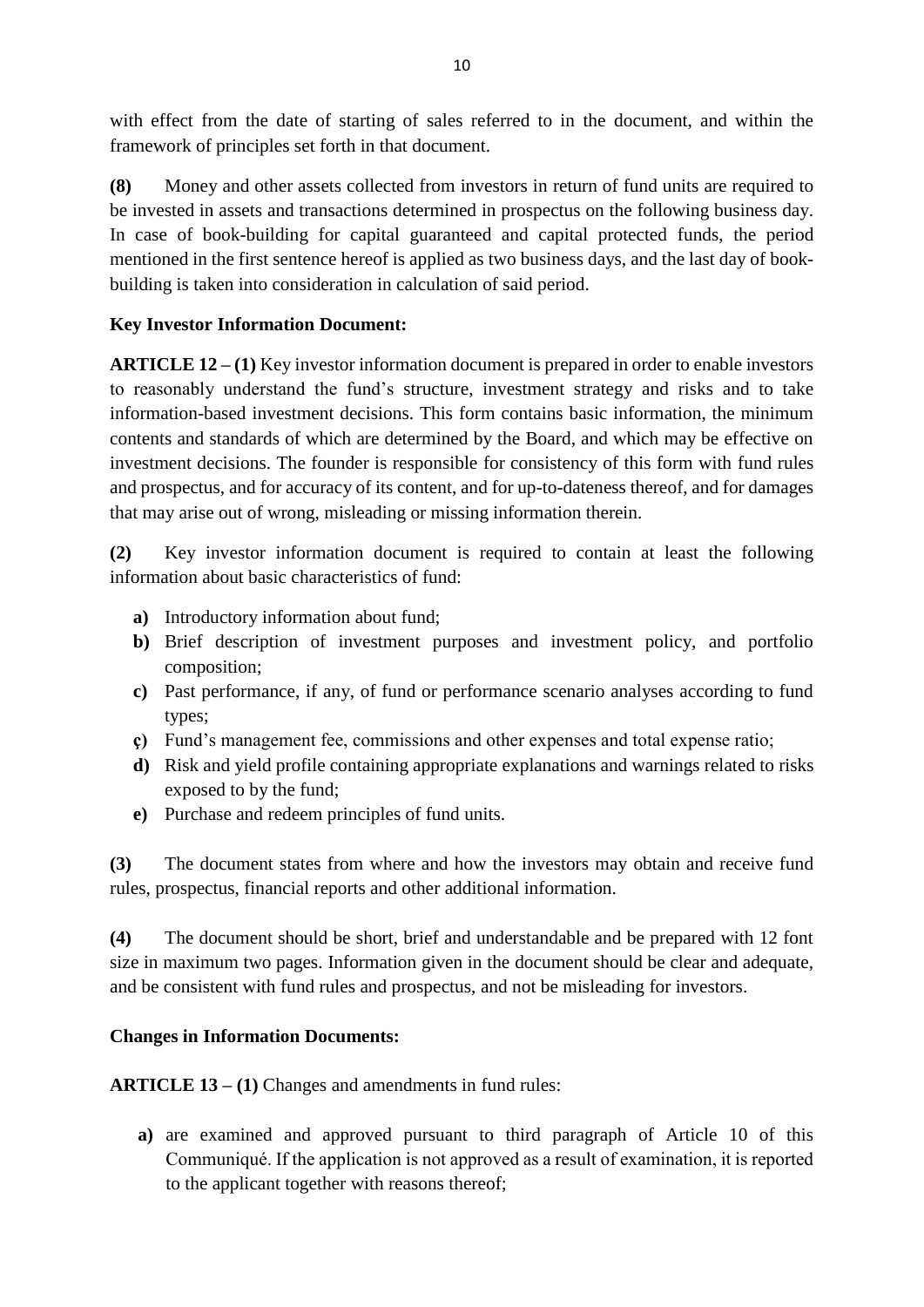- **b)** are registered and announced within the frame of the fifth paragraph of Article 10 of this Communiqué;
- **c)** If they may affect investment decisions of investors and are required to be informed in advance, they are additionally announced in PDP and in the founder's official internet website, together with a text of announcement, on the business day ffollowing the receipt of the letter of permission by the company, and effective date of such new provisions is stated in the text of announcement within a period not being less than 10 business days;
- **ç)** If they require amendments in prospectus, the provisions of the second paragraph of this Article is also applied.
- **(2)** If changes and amendments in prospectus;
	- **a)** may affect investment decisions of investors and are required to be informed in advance, they are examined and approved by the Board pursuant to the fourth paragraph of Article 11 of this Communiqué and are announced pursuant to the sixth paragraph of the same Article. Text of announcement with respect to changes and amendments in prospectus are announced in PDP and in the founder's official internet website, in the business day following the receipt of the letter of permission by the company. Effective date of such new provisions is stated in the text of announcement within a period not being less than 10 business days.
	- **b)** are outside the scope of subparagraph (a) of this paragraph, they are made by the founder without the approval of the Board, and are announced in PDP and in the founder's official internet website, and are reported to the Board collectively within six business days following the end of each calendar year.

**(3)** Approval of the Board is not sought for changes and amendments in key investor information document. However, such changes are required to be reported to the Board six business days in advance, and to be in compliance with fund rules and prospectus, and to be announced in PDP and in the founder's official internet website in the following business day.

**(4)** If a change made in investor information form requires a revision in prospectus as well, the provisions of the second paragraph of this Article are additionally applied, and if it requires a revision in fund rules as well, the provisions of the first paragraph of this Article are additionally applied.

**(5)** Statements in information documents cannot contain any explicit or implicit expression which may lead to interpretation of the Board's approval as a guarantee of the Board or the public.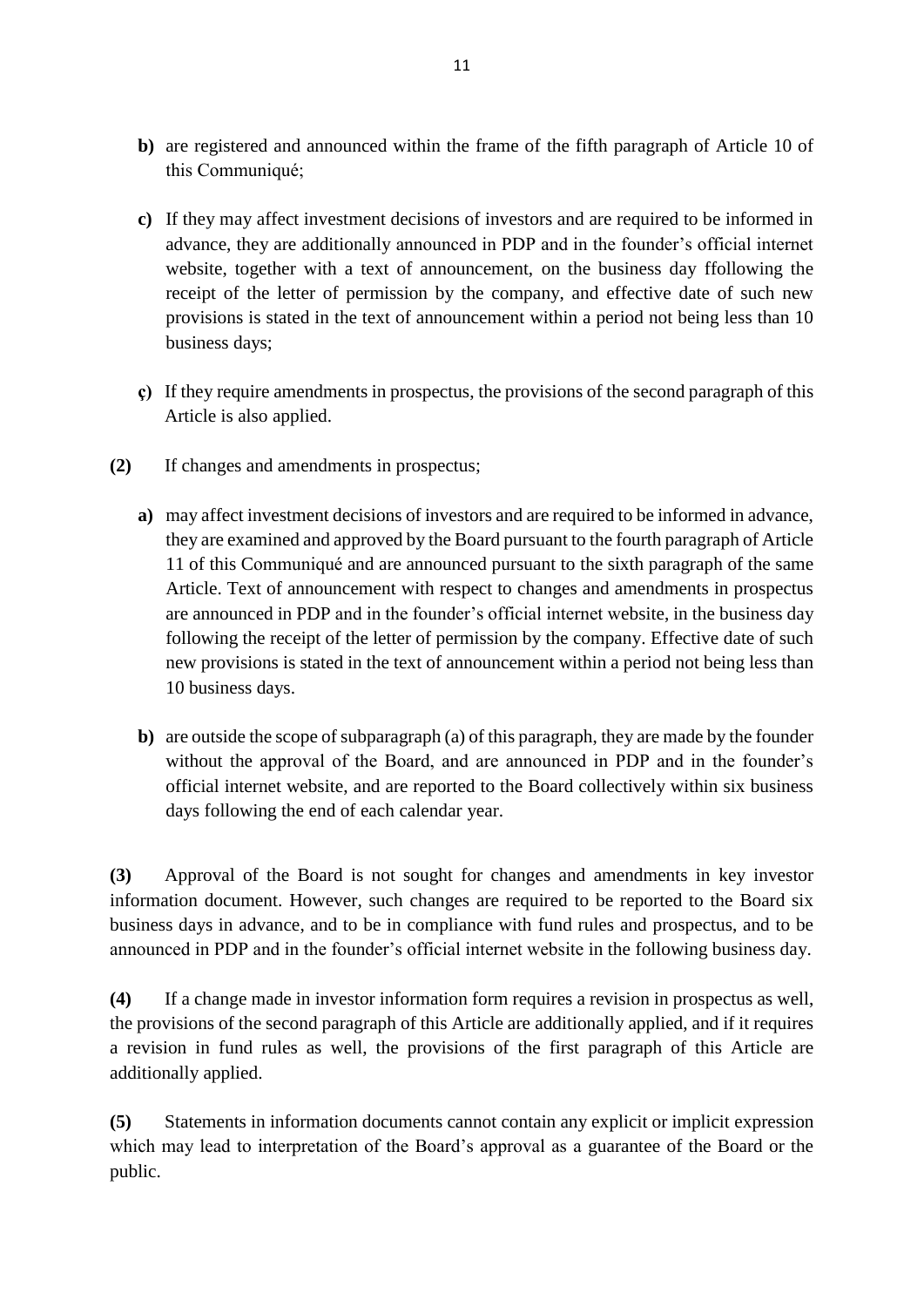### **Value of Fund Units:**

**ARTICLE 14 – (1)** Fund units do not have any nominal value.

**(2)** Fund unit price is calculated by dividing fund net asset value by number of units.

**(3)** Fund unit price is the basis price for purchase and redeem of fund units.

**(4)** Fund unit price is essentially calculated and announced on daily basis. Two prices may be announced in the same day, provided that it is so permitted in information documents. Also, exceptions other than those specified in the relevant provisions of this Communiqué may be granted to the principle of daily calculation and announcement of price of fund units, by the Board.

**(5)** In funds other than money market funds and short-term debt instruments funds, orders for purchase and redeem of fund units are fulfilled over the unit price to be found in the first calculation following the order time. As for money market funds and short-term debt instruments funds, trading orders are fulfilled over the last announced unit price. However, fund unit prices of money market funds and short-term debt instruments funds for purchase and redemption may be different, if it is permitted so in information documents.

**(6)** Unit price calculated in accordance with principles set forth in information documents is announced at places of trading of fund units.

**(7)** In cases stated in the third paragraph of Article 31 of this Communiqué, if it is deemed appropriate by the Board, prices of fund units may not be calculated, and purchase and redemption of fund units may be halted.

**(8)** Dividend may be distributed to fund unit holders.

## **Purchase and Redemption of Fund Units:**

**ARTICLE 15 – (1)** Fund units may be purchased through payment of the unit price in full and in cash, while fund units may be redeemed through realization of fund units by being refunded to the fund in accordance with principles set down in information documents. For funds investing at least 80% of fund net asset value in gold, gold may also be used in trading of fund units by taking the prior consent of the Board.

**(2)** Purchase and redemption of fund units are essentially on daily basis. The Board may, however, grant exceptions to the principle of daily purchase and redemption of fund units considering the type and features of the fund. An entry – exit commission may be applied for purchase and redemption of fund units by investors, provided that its conditions are determined in prospectus and key investor information document. However, if the fund portfolio contains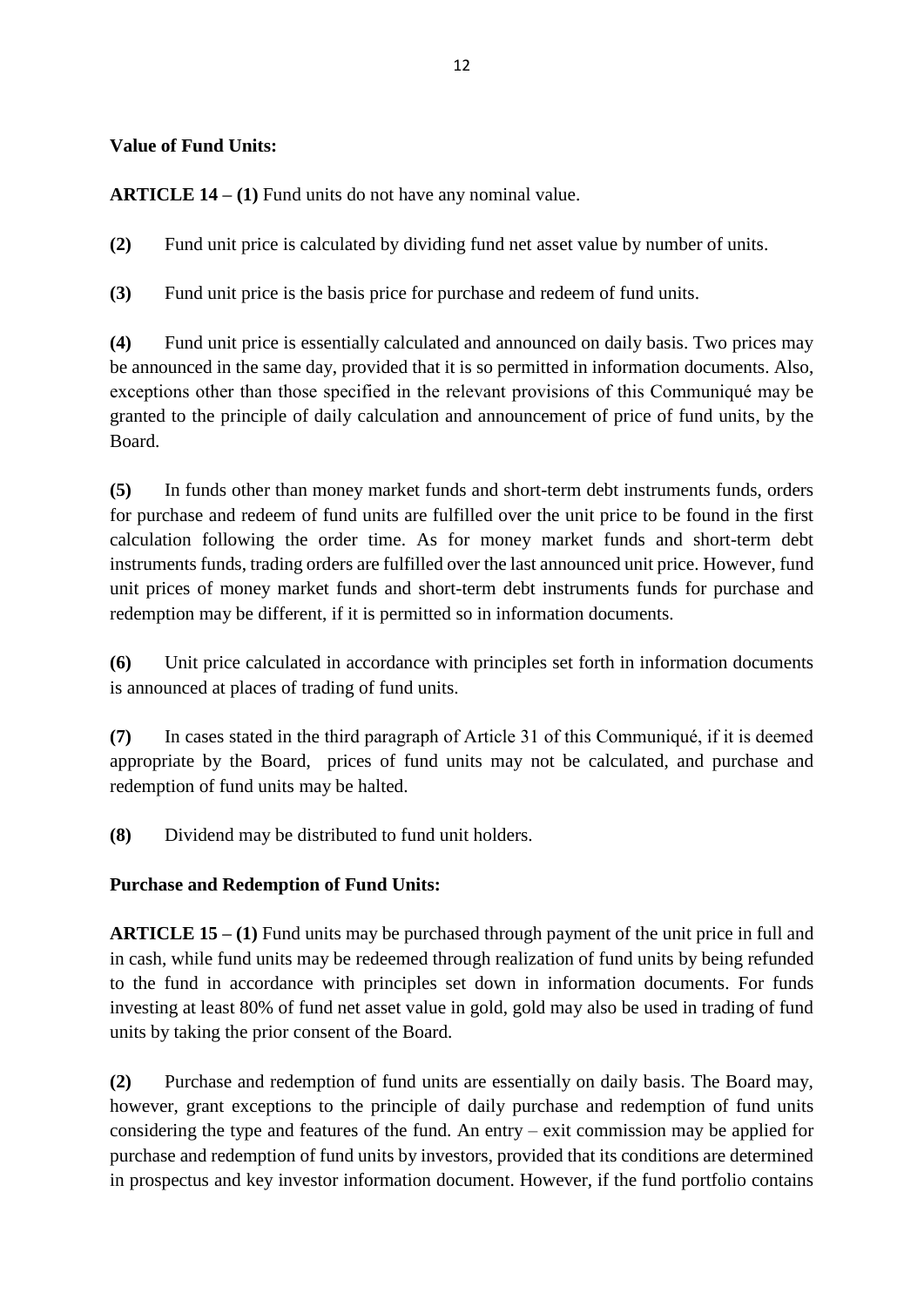units of funds established or managed by founder or manager or other persons who are directly or indirectly related to them in terms of capital or management, no entry or exit commission is payable for such funds. The resulting amount of commissions may be shared among fund, founder, manager, institutions that carry out purchase and redemption of fund units, or portfolio custodian. Commissions applied in this context are announced not only in information documents, but also on the founder's official internet website and through PDP. The announcement should describe in details under which conditions the commissions shall be charged on and collected from investors.

**(3)** Fund units may be traded in exchange, provided that it is specified so in the prospectus, and is deemed appropriate by the exchange.

**(4)** Purchase and redemption of fund units may be carried out within the framework of regulations of the Board pertaining to intermediation and portfolio management services.

**(5)** Purchase and redemption of unlisted fund units may be traded in the over-the-counter market, provided that it is specified so in information documents. In this case, institutions that can carry out purchase and redemption, other than the founder, must be announced through PDP.

**(6)** Purchase and redemption of fund units are essentially carried out by the founder and/or manager in the name of the fund. Founder and/or manager may include fund units into their own portfolio up to maximum 20% of total number of fund units. However, fund units included in the portfolio against the money allocated by founder to the fund as an advance before starting the sale of fund units shall not be taken into account in calculation of this percentage for a period of one year following foundation of the fund.

**(7)** In order to ensure that fund units may be traded also through a central fund distribution platform, deemed appropriate by the Board, founded in exchanges and/or clearing institutions, the Board may issue regulations pertaining to inclusion of all funds deemed appropriate by the Board into this platform, and intermediation of investment firms and portfolio management companies in trading of fund units listed in the said platform.

**(8)** Regarding funds investing at least 80% of fund total value in foreign money and capital market instruments, fund units may, be purchased and redeemed in foreign currencies, the daily buying and selling exchange rates of which are announced by the CBRT, by taking the opinion of the CBRT and Undersecretariat of Treasury and with the approval of the Board.

## **Creation of Share Classes:**

**ARTICLE 16 – (1)** Different share classes may be created under the same fund by dividing the management fee collected from fund as portfolio management fee and marketing, sales and distribution fee and/or by applying a fund entry-exit commission. These fees and commissions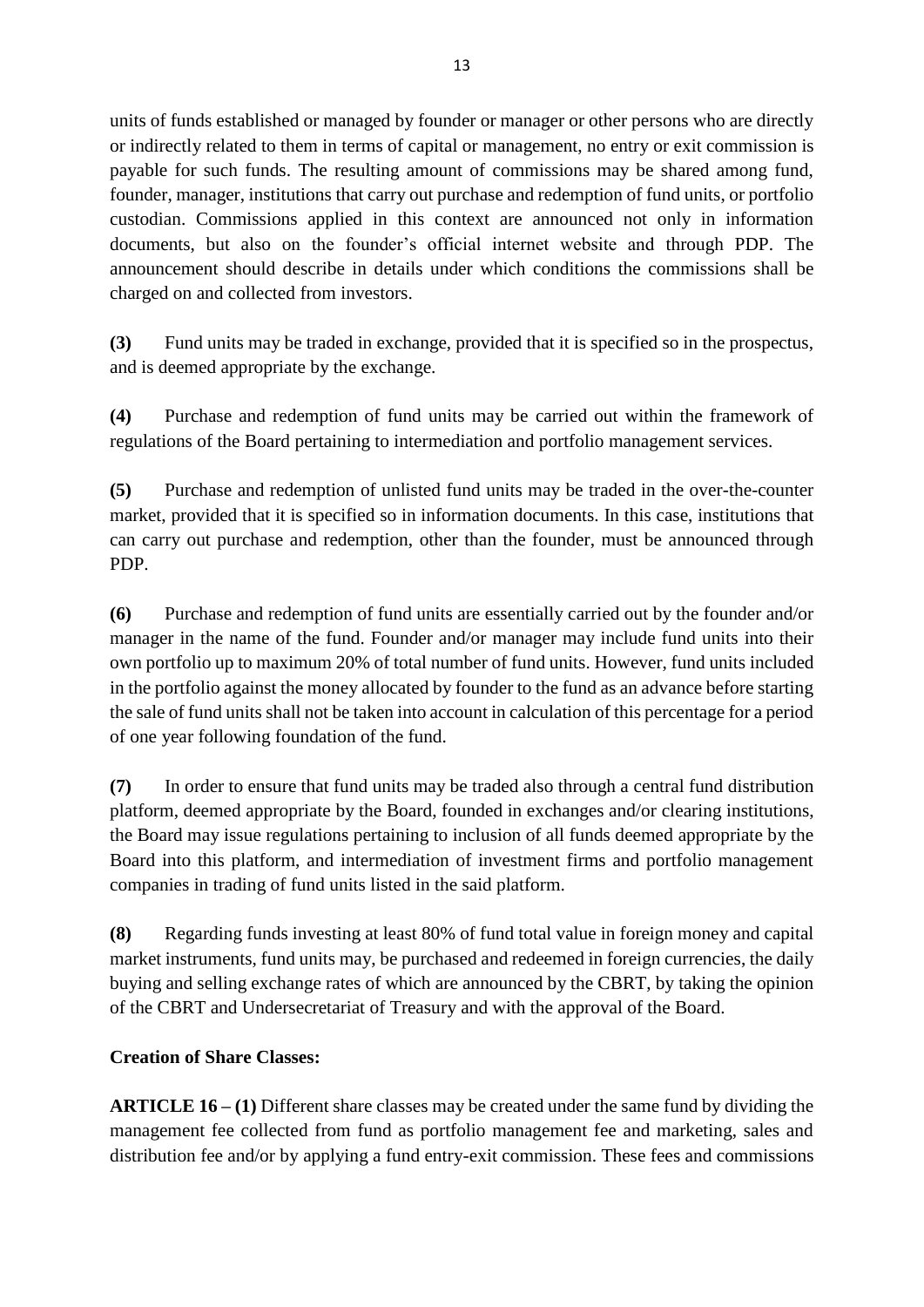may be shared among the fund, founder, manager, institutions trading fund units, and portfolio custodian.

**(2)** Principles and standards as to public disclosure by funds creating share classes are determined by the Board.

## **FOURTH CHAPTER Principles on Portfolio Limitations**

### **Limitations on Assets to Be Included in Fund Portfolio, and on Their Issuers:**

**ARTICLE 17 – (1) a)** More than 10% of fund net asset value cannot be invested in money and capital market instruments of a single issuer and in derivatives based on such instruments. In calculation of this percentage, mortgage- and asset-covered securities are not taken into consideration, and the percentage mentioned in the first sentence is applied as 25% for investments in these assets, while the limitation set forth in subparagraph (b) of this paragraph is not applied.

**b)** Total value of money and capital market instruments of issuers in which an investment is made in excess of 5% of fund net asset value cannot exceed 40% of fund net asset value.

- **c)** More than 20% of fund net asset value cannot be invested in money and capital market instruments of the same group defined in the regulations of the Board pertaining to financial reporting standards.
- **ç)** More than 10% of total issue of debt instruments of an issuer in circulation cannot be included in the fund portfolio. In calculation of this percentage, market value of total issue of all debt instruments of the issuer valid as of the date of inclusion of debt instruments into fund portfolio is taken as basis.
- **d)** Limitations described in this paragraph are not applicable for money and capital market instruments issued by CBRT, Undersecretariat of Treasury and mortgage finance institutions. Investment made in one single asset as per this subparagraph may not exceed 35% of fund net asset value.
- **e)** For capital market instruments issued by asset lease companies, the limitation of 10% included in subparagraph (a) of this paragraph is applied as 25%, whereas the limitation mentioned in subparagraph (b) is not applicable. On the other hand, limitations specified in this paragraph are not applied for capital market instruments issued by asset lease companies founded within the framework of the Law on Public Finance and Debt Management no. 4749 dated 28/3/2002.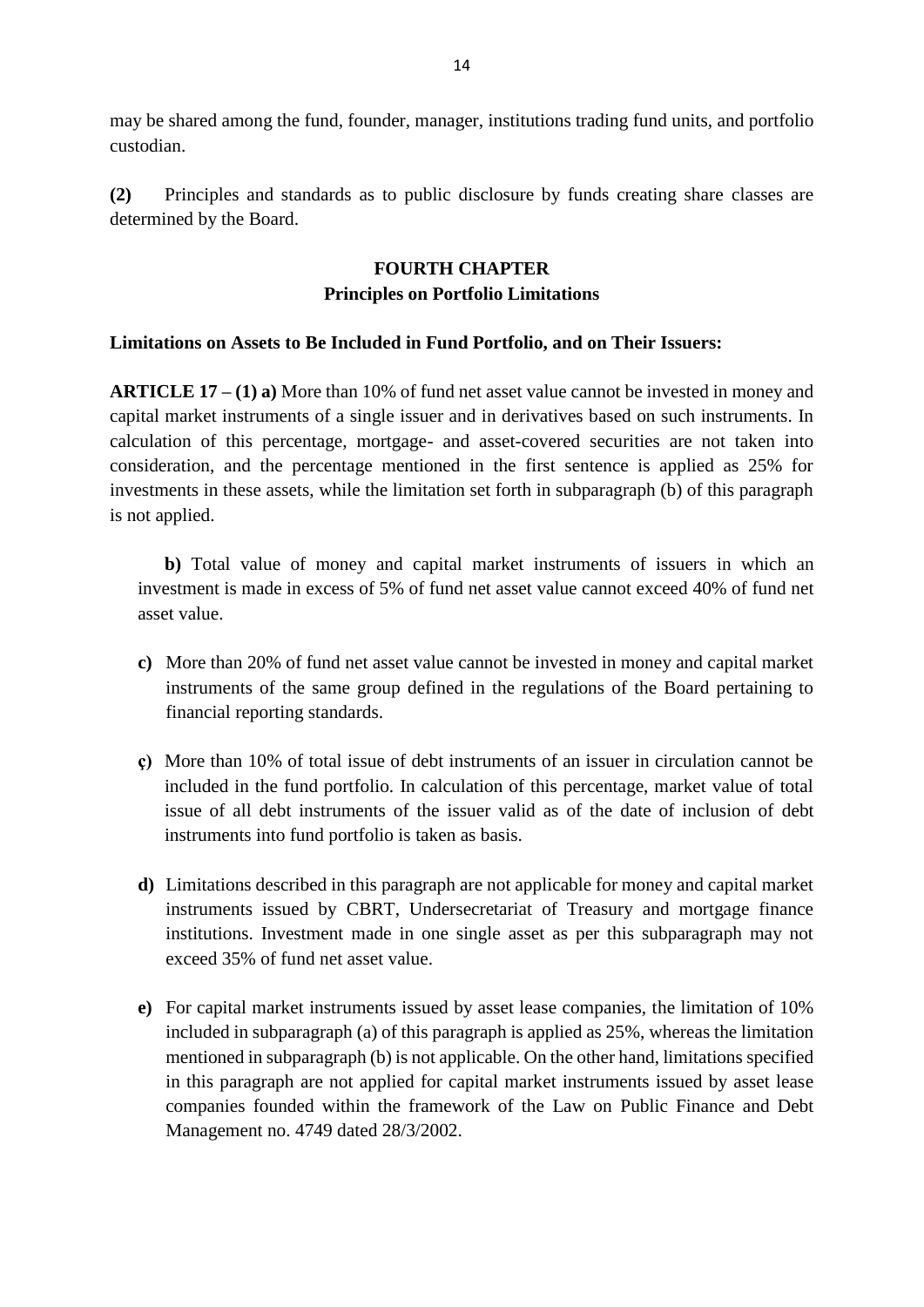**(2)** The fund cannot alone own more than 10% of capital or all voting rights of any issuer, and funds belonging to one single founder under management of the same manager cannot collectively own more than 20% of capital or all voting rights of any issuer.

**(3)** Net asset value of money and capital market instruments issued by issuers:

- **a)** holding the management control of manager;
- **b)** he management control of which is held by legal entities mentioned in subparagraph (a) and their duly authorized officers ;
- **c)** the management control of which is held by natural persons holding management control of the manager

cannot exceed 20% of fund net asset value.

**(4)** Total sum of investments made in covered and corporate warrants and certificates cannot exceed 10% of fund net asset value. Total sum of warrants and certificates issued by one single issuer and held by the fund cannot exceed 5% of fund net asset value.

**(5)** Maximum 10% of fund net asset value may be invested in deposit/participation accounts opened and in deposit certificates held by banks, provided that their maturity is no longer than 12 months. However, amount to be invested in one single bank cannot exceed 3% of fund net asset value. For participation funds, the percentage mentioned in the first sentence of this paragraph is applied as 25%, and the percentage mentioned in second sentence is applied as 10%.

**(6)** Maximum 10% of total issue and maximum 5% of fund net asset value may be invested in corporate shares which are offered to public in over-the-counter market under brokerage of group companies of the founder within the frame of regulations of the Board pertaining to financial reporting standards, provided that the shares are traded in exchange.

## **Limitations on Shares of Collective Investment Schemes to be Included in the Fund Portfolio:**

**ARTICLE 18 – (1)** Total value of units of funds and exchange traded funds and shares of securities investment companies cannot exceed 20% of fund net asset value.

**(2)** It is essential that fund units are included in the fund portfolio, of which the prospectus relating to their sales is approved by the Board. However, this condition is not sought for units of exchange traded funds traded in foreign exchanges, provided that the limitation described in the first paragraph of this Article is abided by.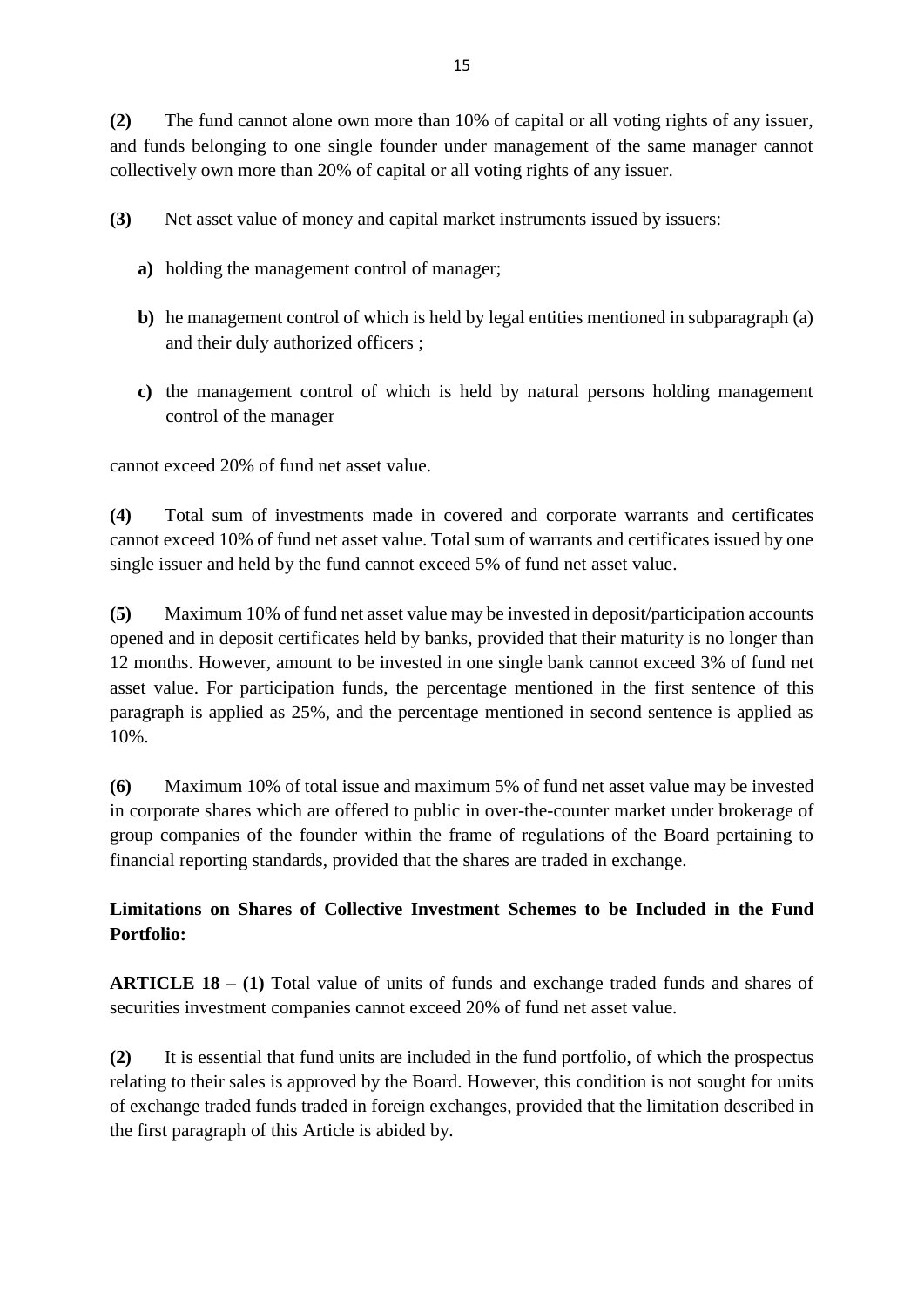## **Principles of Trading of Fund Portfolio Assets in Exchange, and Limitations on Over-the-Counter Agreements:**

**ARTICLE 19 – (1) a)** It is obligatory to include only assets traded in exchange to the fund portfolio, and to trade these assets only via exchange. In the case of initial issues, capital market instruments deemed appropriate for trading in exchange may be included in the fund portfolio.

- **b)** The conditions set down in subparagraph (a) of this paragraph are not sought for the fund units included in the fund portfolio.
- **c)** If it is required to purchase to fund portfolio or ell therefrom in the relevant market of BIAS with the same value date outside the same value date trading hours, due to trading of fund units in the name of the fund, then, the trading rules imposed by BIAS are to be complied with.

**(2)** Public sector foreign borrowing instruments traded in exchange may be included in or excluded from the fund portfolio by transactions in over-the-counter market.

**(3)** Regarding agreements entered into by the founder in over-the-counter market in the name and account of the fund:

- **a)** They should be in compliance with fund investment strategy;
- **b)** Their counterparties should have the rating specified in Article 32 of this Communiqué;
- **c)** They should have objective conditions and be based on a fair price so as not to be affected from any relations;
- **ç)** They should be realizable over fair value at price disclosure periods of the fund.

**(4)** General principles relating to agreements and reliable methods to be applied for compliance of over-the-counter agreements with principles set forth in subparagraph (c) of third paragraph of this Article are determined and described in prospectuses and fund rules and disclosed in PDP.

## **Limitations on Maturity of Assets to be Included in Fund Portfolio:**

**ARTICLE 20 – (1)** If it is intended to refer to maturity in the name of debt instruments funds, and if the monthly weighted average maturity of fund portfolio is:

- **a)** 25 to 90 days, the fund name contains the expression of "short-term";
- **b**) 91 to 730 days, the fund name contains the expression of "medium-term";
- **c)** more than 730 days, the fund name contains the expression of "long-term".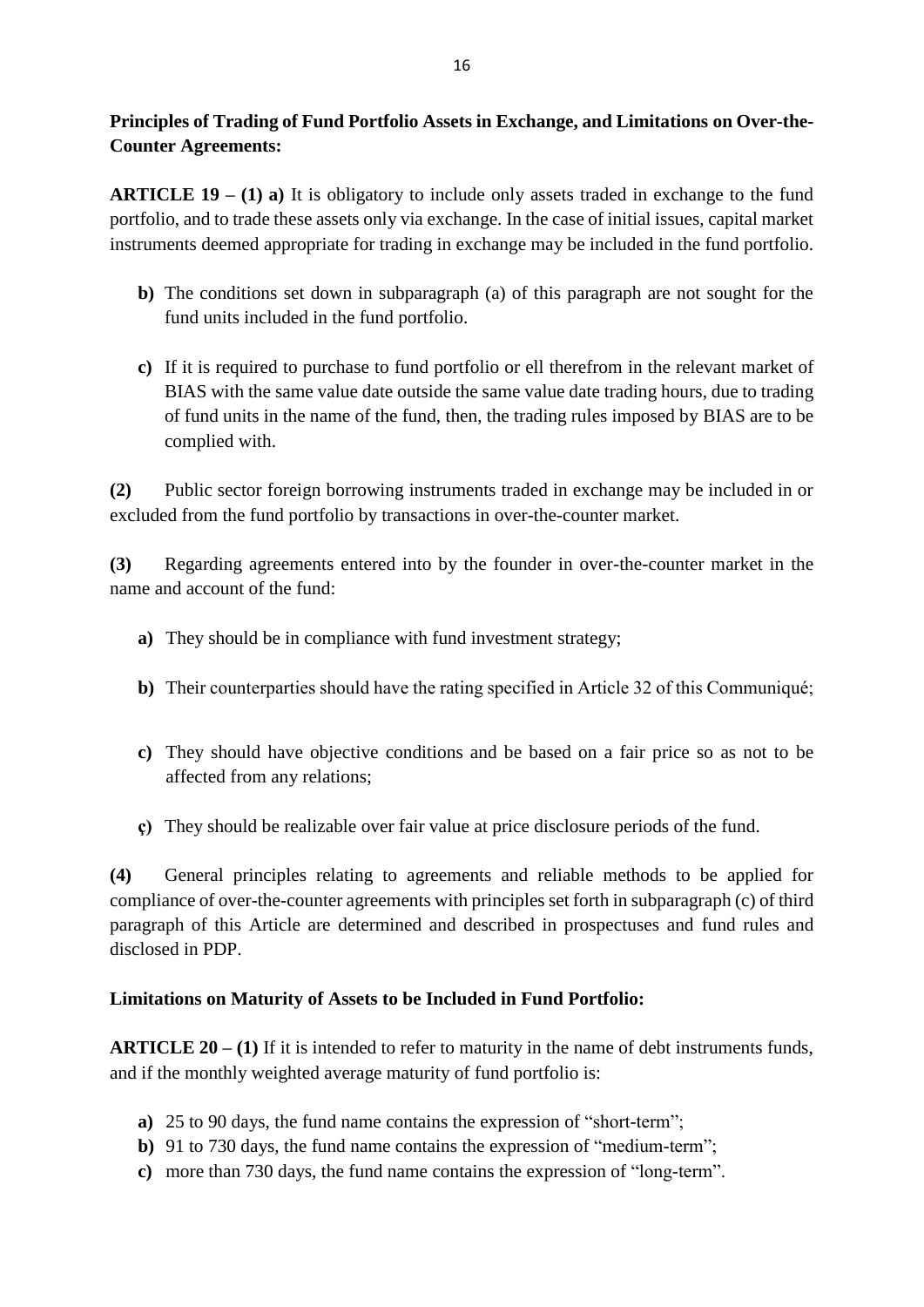**(2)** In money market funds and short-term debt instruments funds, the assets the number of days to maturity of which cannot be calculated cannot be included in the fund portfolio.

**(3)** In medium-term and long-term debt instruments funds, the assets the number of days to maturity of which cannot be calculated may be included in the fund portfolio up to maximum 20% of fund net asset value.

**(4)** Weighted average maturity of portfolio is calculated by separately considering the maturities of capital market instruments. In medium-term and long-term debt instruments funds, the assets the number of days to maturity of which cannot be calculated are not taken into consideration in this calculation.

### **Limitations on Loan Transactions and Repo and Reverse Repo Transactions of the Fund:**

**ARTICLE 21 – (1)** Repo transactions can be made in exchange or in over-the-counter market up to 10% of current market value of assets included in fund portfolio and usable for repo, and loans may be raised in the account of the fund and/or Takasbank Money Market transactions may be executed for borrowing purposes up to 10% of fund net asset value. In case of borrowing, the amount, rate of interest, date of borrowing, name of lender, and date of repayment of loans are disclosed in PDP and reported to the Board.

- **(2)** With respect to reverse repo contracts:
	- **a)** Reverse repo contracts may be included in fund portfolio in exchange or in over-thecounter market.
	- **b)** Maximum 10% of fund net asset value may be invested in reverse repo contracts entered into in over-the-counter market.

**(3)** Maturity and interest rate of repo – reverse repo contracts entered into in over-thecounter market are determined pursuant to relevant regulations of the Board. It is the responsibility of founder and manager to determine the rate of interest by taking into consideration the rates of interest applicable on contracts having a similar maturity a traded in exchange. If any such contract is entered into, in no later than the first business day following the date of contract, the maturity, interest rate, counterparty and rating of counterparty of the contract are disclosed in PDP, and the information and documents relating thereto are kept in the head offices of founder or manager for a period of five years following the date of contract.

### **Limitations on Lending Transactions of Fund:**

**ARTICLE 22** – **(1)** Funds may, at any time and through a contract to be signed according to the relevant regulations of the Board, lend capital market instruments of their portfolio in an amount equal to maximum 50% of the then-current market value of capital market instruments.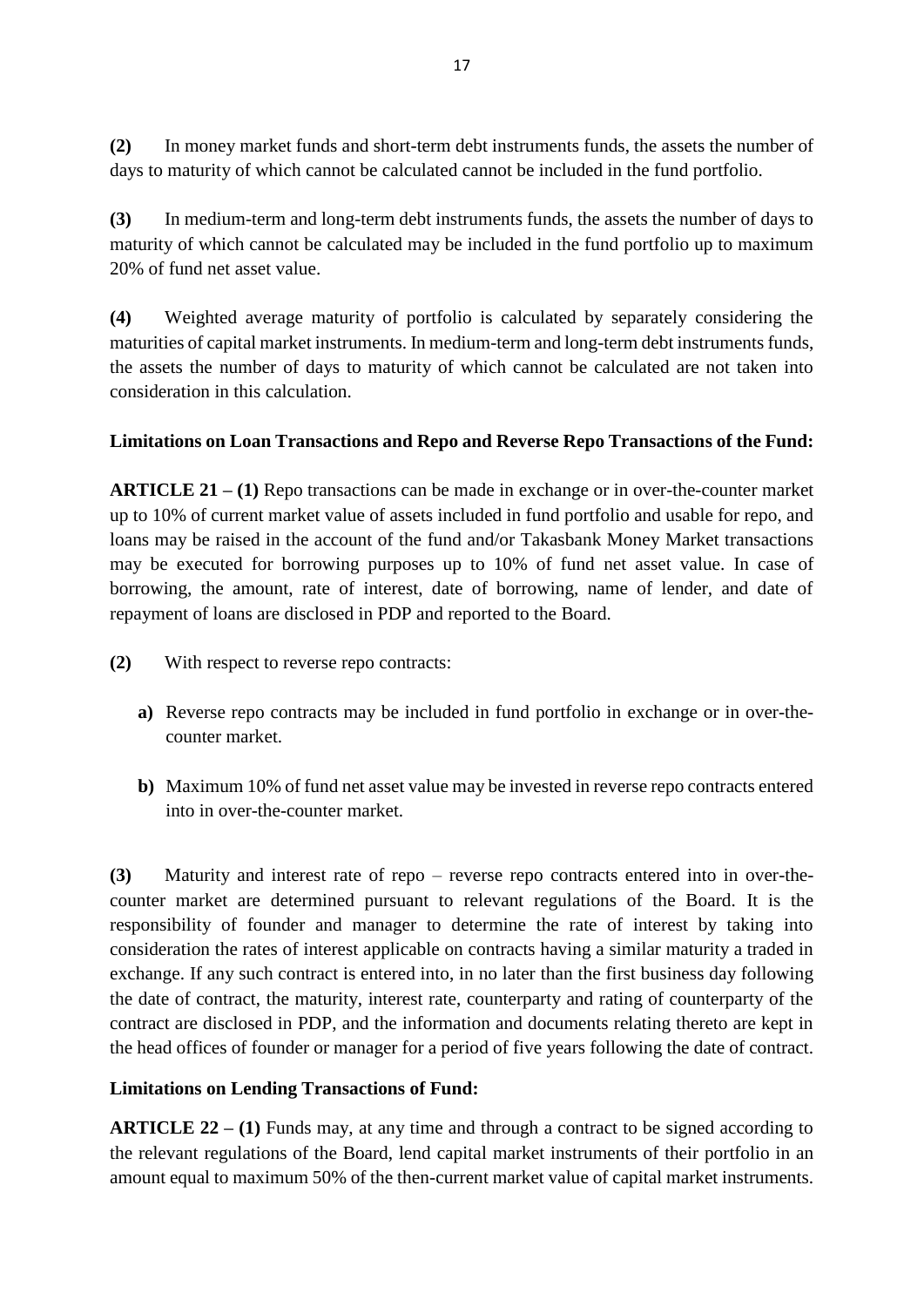**(2)** Lending from fund portfolio may be effected through blocking, in Takasbank in the name of the fund, of assets accepted and described as equity in the relevant regulations of the Board against at least 100% of the lent capital market instruments. Principles relating to valuation and non-completion of equity are governed by the relevant regulations of the Board.

**(3)** Funds may, at any time and through a contract to be signed according to the relevant regulations of the Board, lend precious metals up to maximum 75% of the then-current market value of precious metals in their portfolio, only in the exchanges in Turkey. Furthermore, certificates issued to represent the lending receivables against lending transactions effected in the market may also be included in the fund portfolio at the same rate. Precious metals lending transactions and precious metals lending certificate trading transactions are executed within the frame of principles of transactions and margin system in the relevant market.

**(4)** The capital market instruments lending agreements entered into by the fund are required to contain a clause verifying that the agreement may be unilaterally terminated in favor of the fund.

## **Limitations on Funds Allocated to Particular Investors and on Funds Investing in a Particular Asset or Group of Assets:**

**ARTICLE 23 – (1)** In funds the units of which are allocated to predetermined persons or entities:

- **a)** Net asset value of money and capital market instruments issued by companies defined as a fund unit investor cannot exceed 25% of fund net asset value, and maximum 5% for a single company.
- **b)** The provision as to disclosure in PDP of announcements relating to amendments to fund rules and prospectus is not applied.

**(2)** In funds having the expression of "Index" in their name, the manager is under obligation to manage the fund so as to ensure that the fund's return does not materially deviate from the return of the index taken as a base. In these funds, according to calculation made according to the formula given in Annex-3, the correlation coefficient between value of the based index and unit price of the fund must be at least 90%, If an adverse situation is determine, the Board may request the liquidation of the fund or its transformation into another fund. As of the last day of each month, if the correlation coefficient calculated as of the recent quarterly periods falls below the specified rate, the founder is under obligation to inform the Board thereabout, together with a decision of the board of directors relating to actions and measures to be taken thereinfor, within the first six business days of the following month. For the purposes of this clause, the Board may disregard the periods of extraordinary events enumerated in the third paragraph of Article 31 of this Communiqué.

**(3)** In funds having the expression of "Index" in their name, the limitations referred to in the first and third paragraphs of Article 17 of this Communiqué and the limitation of 10% set forth in the second paragraph of the same Article are not applicable if the said assets are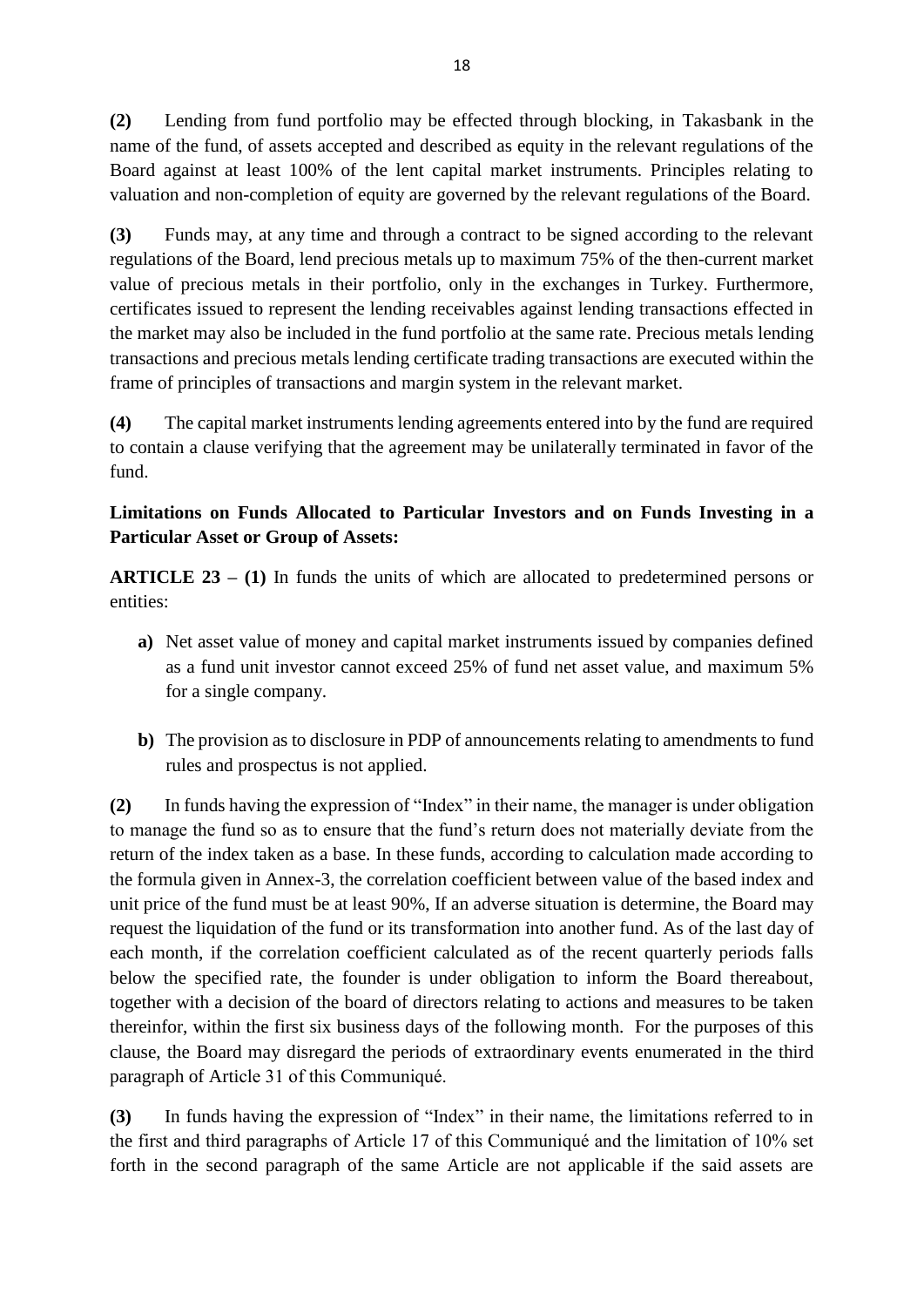included in the base index. In calculation of the limitation of 20% mentioned in the second paragraph of the same Article, shares included in the portfolios of funds are not taken into consideration on the condition that they are already included in the base index.

**(4)** In funds investing in money and capital market instruments of issuers from a particular market segment, the limitation of 10% referred to in subparagraph (a) of the first paragraph of Article 17 of this Communiqué is applied as 20% for issuers operating in that market segment, and the limitations set forth in subparagraphs (b) and (c) of the same paragraph are not applied.

**(5)** Funds investing at least 80% of fund net asset value in foreign money and capital market instruments may enter into over-the-counter repo contracts abroad for meeting their cash requirements, provided that the contract assets are kept in custody in the central settlement and custody institution of the relevant jurisdiction.

**(6)** In funds having the expression "Subsidiary" in their name, subparagraph (c) of the first paragraph of Article 17 of this Communiqué and third paragraph of the same Article are not applicable.

## **Other Limitations:**

**ARTICLE 24 – (1) (a)** Derivative instruments may be included in the fund portfolio for the purpose of hedging and/or investment in accordance with the fund's type and investment strategy and within the framework of principles to be determined by the Board. In this case, all of the fund's portfolio managers are required to hold a capital market activities advanced level license certificate and a derivative instruments license certificate.

**b)** Amount of short positions exposed to due to derivative instruments cannot exceed fund net asset value.

**(2)** In money market funds and short-term debt instruments funds and capital protected and capital guaranteed funds investing in private sector debt instruments, the issuer of private sector debt instruments, other than bank debt instruments, included in the fund portfolio is required to hold the rating referred to in Article 32 of this Communiqué.

**(3)** Maximum 20% of fund portfolio is composed of Takasbank Money Market transactions.

**(4)** Fund cannot engage in short selling and margin trading transactions.

**(5)** If the limits specified in the information documents and this Communiqué are breached due to rights of option on newly issued shares or reasons beyond control of portfolio manager such as dividend distribution or price movements in value of portfolio assets, then it is required to re-establish compliance with the said limits within no later than 30 days. If it is impossible to re-establish compliance with the said limits within said period of time or it is determined that the re-establishment of compliance with the said limits shall lead to major losses, then this period may be extended by the Board. The Board may request liquidation or transformation of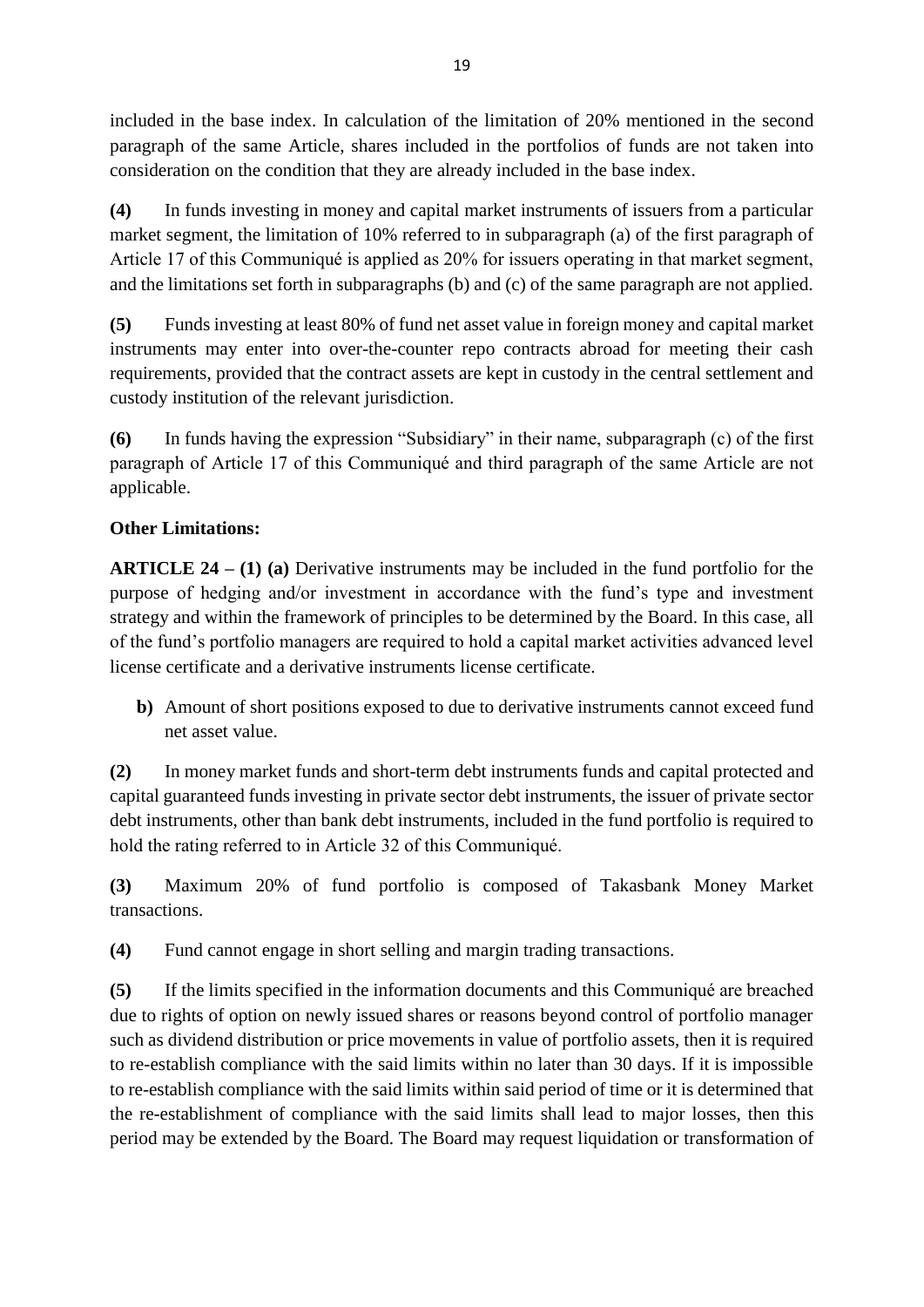the funds which fail to apply to the Board by the end of this period of time or the funds which are not deemed appropriate by the Board for granting a time extension.

## **FIFTH CHAPTER Special Principles on Types of Funds**

## **Hedge Funds:**

**ARTICLE 25 – (1)** Hedge funds may make investments pursuant to their investment strategies and limits specified in the information documents without being subject to the portfolio and transaction limitations mentioned in Articles 17 to 24 of this Communiqué.

**(2)** Foreign investment funds the units of which shall be included in portfolio of hedge funds, should be registered by the relevant authority. Accordingly, information on funds established in which countries may be included in the portfolio shall be given in prospectus and key investor information document. The Board may impose restrictions on units of foreign investment funds to be incorporated in portfolio of hedge funds.

**(3)** Third paragraph of Article 15 of this Communiqué is not applicable on hedge funds.

**(4)** Institutions assigned for sales of units of hedge funds shall ensure that fund units are sold by sales personnel having adequate knowledge and experience thereon. Said institutions are under obligation to obtain and regularly keep all information and documents demonstrating that the investors to whom fund units are sold are qualified investors.

**(5)** All of portfolio managers of hedge funds are required to hold a capital market activities advanced level license certificate and a derivative instruments license certificate and to have the required knowledge and experience on hedge funds.

**(6)** Article 33 of this Communiqué is not applicable for hedge funds.

**(7)** Beside derivative instruments defined in subparagraph (ş) of the first paragraph of Article 3 of this Communiqué, swap contracts may also be included in the portfolio of hedge funds. Limits on risks exposed to due to futures and option contracts and swap contracts included in the portfolio of hedge funds are specified in prospectus and key investor information document. If the limits are exceeded, the founder's board of directors takes the required measures for re-establishment of compliance with limits, which are then notified to unit holders via the most appropriate means of communication.

**(8)** Changes in prospectus to be made pursuant to the second paragraph of Article 13 of this Communiqué are notified to unit holders via the most appropriate means of communication no later than 30 days prior to effective date thereof. The clause requiring announcement in PDP of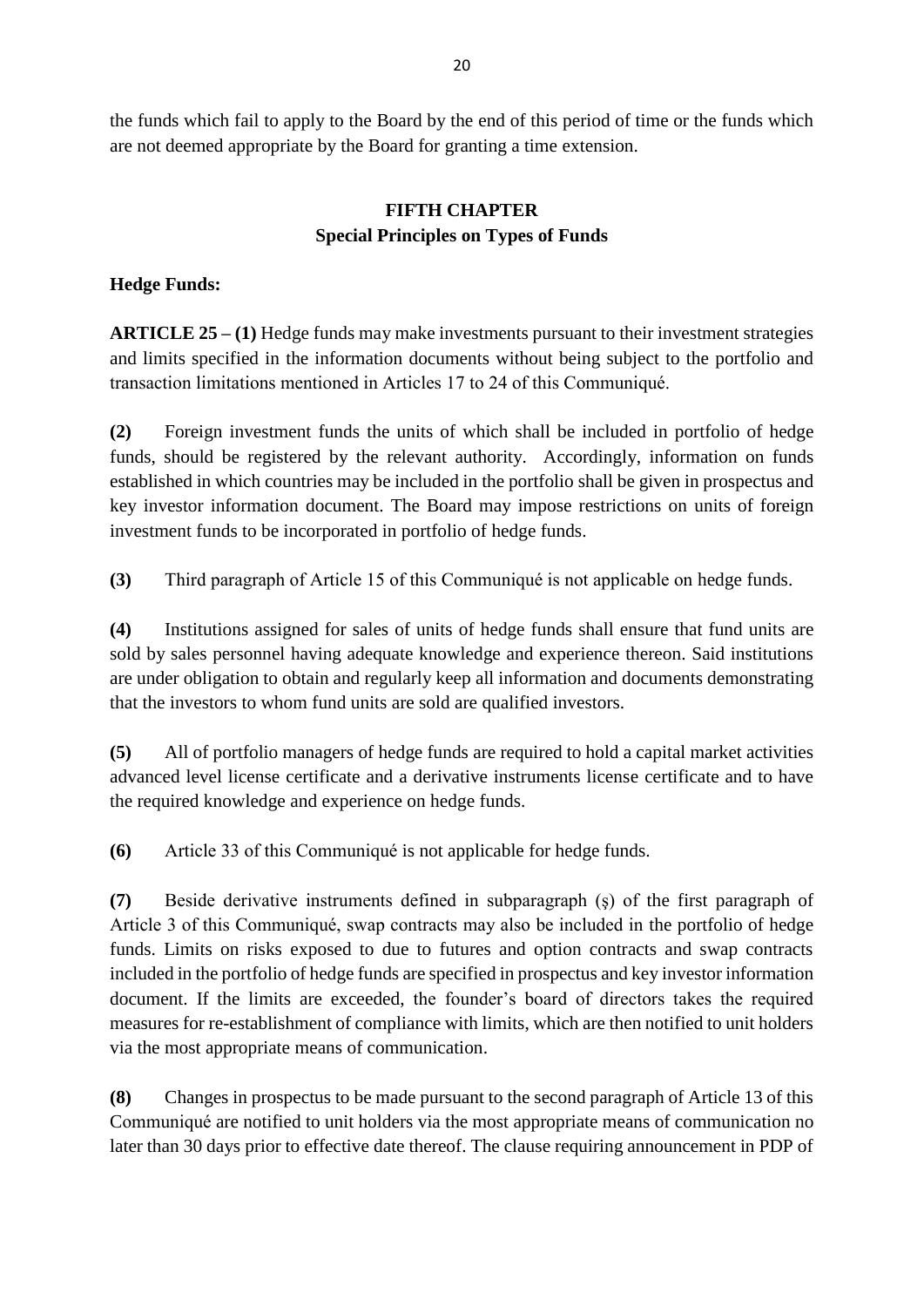the announcements relating to changes in fund rules and prospectus is not applicable for hedge funds.

**(9)** Unit prices of hedge funds are required to be calculated and notified to investors at least once a month. The provisions of the fourth paragraph of Article 14 of this Communiqué are not applicable with respect to calculation and announcement of unit price.

**(10)** The limitation of 20% mentioned in the sixth paragraph of Article 15 of this Communiqué is not applicable to hedge funds.

**(11)** In prospectus and key investor information document of hedge funds, periods different from and longer than the period of announcement of unit prices may be determined for return of fund units to the fund.

**(12)** Hedge funds may be founded in the form of funds of funds. In this case, provisions of Article 20 of this Communiqué are not applied.

## **Funds of Funds:**

**ARTICLE 26 – (1)** The following principles and rules shall be applied in funds of funds:

- **a)** Total value of units of a single fund or a single exchange traded fund cannot exceed 20% of net asset value of funds of funds.
- **b)** Investments cannot be made in other funds of funds.
- **c)** Total number of fund units or exchange traded fund units included in portfolio of a funds of funds cannot exceed 25% of total number of units of the investment fund included in the portfolio. In calculation of this ratio, the number of units valid as of the date of inclusion in the fund portfolio is taken into account.
- **ç)** Portfolio of a funds of funds essentially contains units of funds the prospectus relating to sales of units of which is approved by the Board. Said condition is not sought for units of exchange traded funds traded in foreign exchanges.

**(2)** Value of units of hedge funds included in the portfolio of funds of funds cannot exceed 10% of fund net asset value.

**(3)** Management, entry and exit fees paid for fund units to be included in portfolio of fundss of funds are also taken into account as an expense item of funds of funds in calculation of the total expense ratio pursuant to Article 33 of this Communiqué.

**(4)** Third paragraph of Article 17 of this Communiqué and first and second paragraphs of Article 18 hereof are not applicable for funds of funds.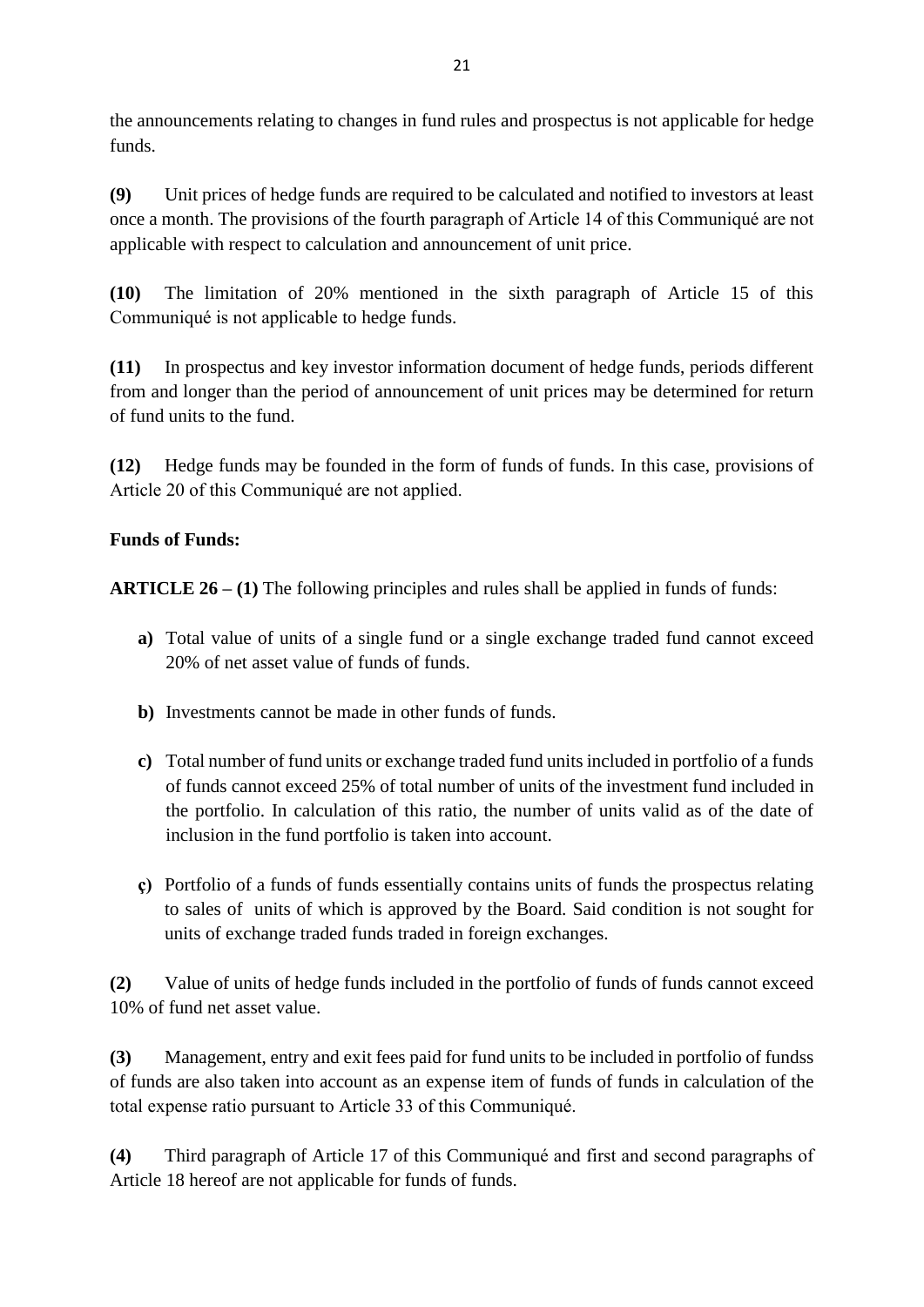### **Capital Guaranteed and Capital Protected Funds:**

**ARTICLE 27 – (1)** Maturity of sub-funds of capital guaranteed and capital protected umbrella fund is required to be determined as minimum six months.

- **(2)** With respect to guarantee and protection:
	- **a)** The investment strategy to be established by capital protected funds for protection of a certain part or full amount of initial investment of investor is required to cover investments made in public debt instruments, reverse repo, lease certificates, bank debt instruments, mortgage-backed and mortgage-covered securities and other private sector debt instruments the issuer of which holds the rating specified in Article 32 of this Communiqué or other capital market instruments eligible for protection and deemed appropriate by the Board.
	- **b)** Conditions of eligibility of unit holders for guarantee or protection, and principles to be applied in the case of return of fund units to the fund before the end of maturity are regulated by information documents of funds.
	- **c)** Costs directly incurred by investors, except for tax, cannot reduce the guaranteed or protected investment amount.
	- **ç)** Guarantee or protection should be same for all unit holders. Portfolio management strategy and type of funds cannot be changed during maturity of the fund.
	- **d)** It is not obligatory to apply subparagraph (a) of this paragraph in creation of portfolio management strategies of guaranteed funds. Portfolio management strategies are included in prospectus and key investor information document.
	- **e)** Limitations set forth in the first paragraph of Article 17 of this Communiqué are not applicable on investments made by capital guaranteed and capital protected funds in public and private sector debt instruments, lease certificates, and mortgage-backed and mortgage-covered securities.
- **(3)** With respect to guarantor and guarantee agreement:
	- **a)** Guarantor is required to hold the rating referred to in Article 32 of this Communiqué.
	- **b)** Founder and guarantor of capital guaranteed fund are required to enter into a guarantee agreement in favor of unit holders covering a guarantee of payment to the fund upon the first demand of the founder or if the founder does not demand, upon the first demand of any one of unit holders, at the maturity of the guarantee agreement.
	- **c)** Minimum contents required to be included in guarantee agreement and in the fund's information documents with regard to guarantee are determined by the Board, and these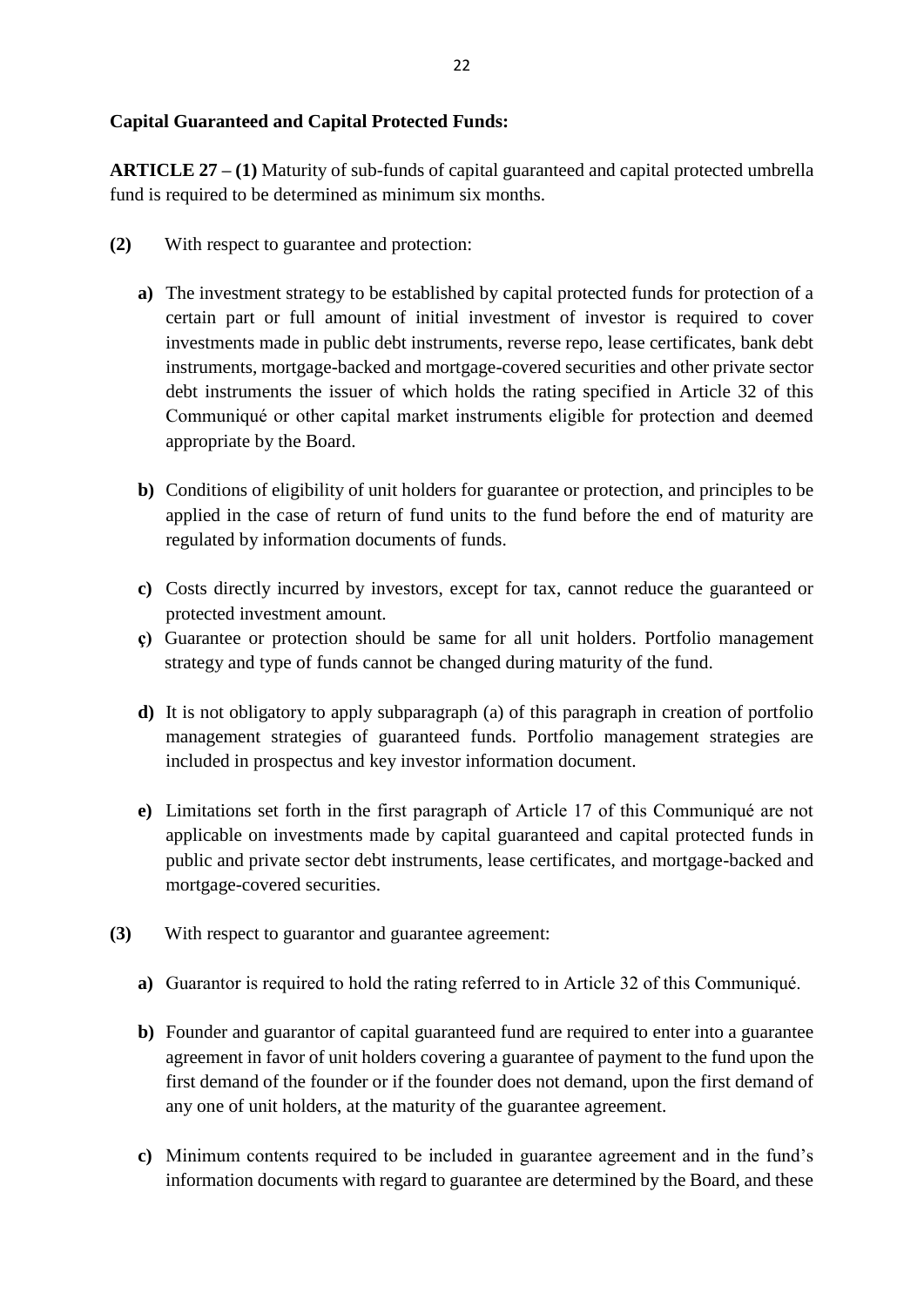contents should be kept throughout the maturity of capital guaranteed fund. It is required to obtain a prior consent of the Board for guarantee agreement and for all amendments in the agreement.

**ç)** Guarantee belongs to and is an integral part of fund. Payment of guaranteed amount cannot be subjected to any condition, and guarantee cannot be withdrawn.

**(4)** With respect to capital guaranteed and capital protected funds investing in private sector debt instruments:

- **a)** Institutions assigned for sales of units shall ensure that fund units are sold by sales personnel having adequate knowledge and experience in this regard. Said institution engaged in sales of fund units and the founder are jointly liable for losses that may arise out of breach of this matter.
- **b)** In sales of fund units, written purchase orders are taken from investors, including information that key investor information document is read and understood and all risks are perceived..

**(5)** All portfolio managers of capital guaranteed and capital protected funds are required to hold a capital market activities advanced level license certificate and a derivative instruments license certificate and to have the required knowledge and experience about these funds.

**(6)** Unit price of capital guaranteed and capital protected funds are required to be calculated and announced at least twice a month. The provisions of the fourth paragraph of Article 14 of this Communiqué are not applicable with respect to calculation and announcement of unit price.

- **(7)** With respect to portfolio limitations of capital guaranteed and capital protected funds:
	- **a)** Provisions of subparagraphs (a) and (b) of the first paragraph of Article 19 of this Communiqué are not applied for reverse repo contracts, private sector debt instruments and lease certificates, and futures and option contracts and other capital market instruments deemed appropriate by the Board, included by funds into their portfolio.
	- **b)** Funds may enter into over-the-counter reverse repo contracts and invest in other capital market instruments deemed appropriate by the Board, if their equivalents in terms of maturity and other contract conditions, traded in exchange, are not available. With respect to reverse repo contracts entered into in the over-the-counter market, the limitation of 10% set forth in subparagraph (b) of the second paragraph of Article 21 of this Communiqué is not applicable for capital guaranteed and capital protected funds.
	- **c)** Except for purchase of option contracts, derivative instruments may be incorporated in portfolio of capital protected funds only for hedging purposes.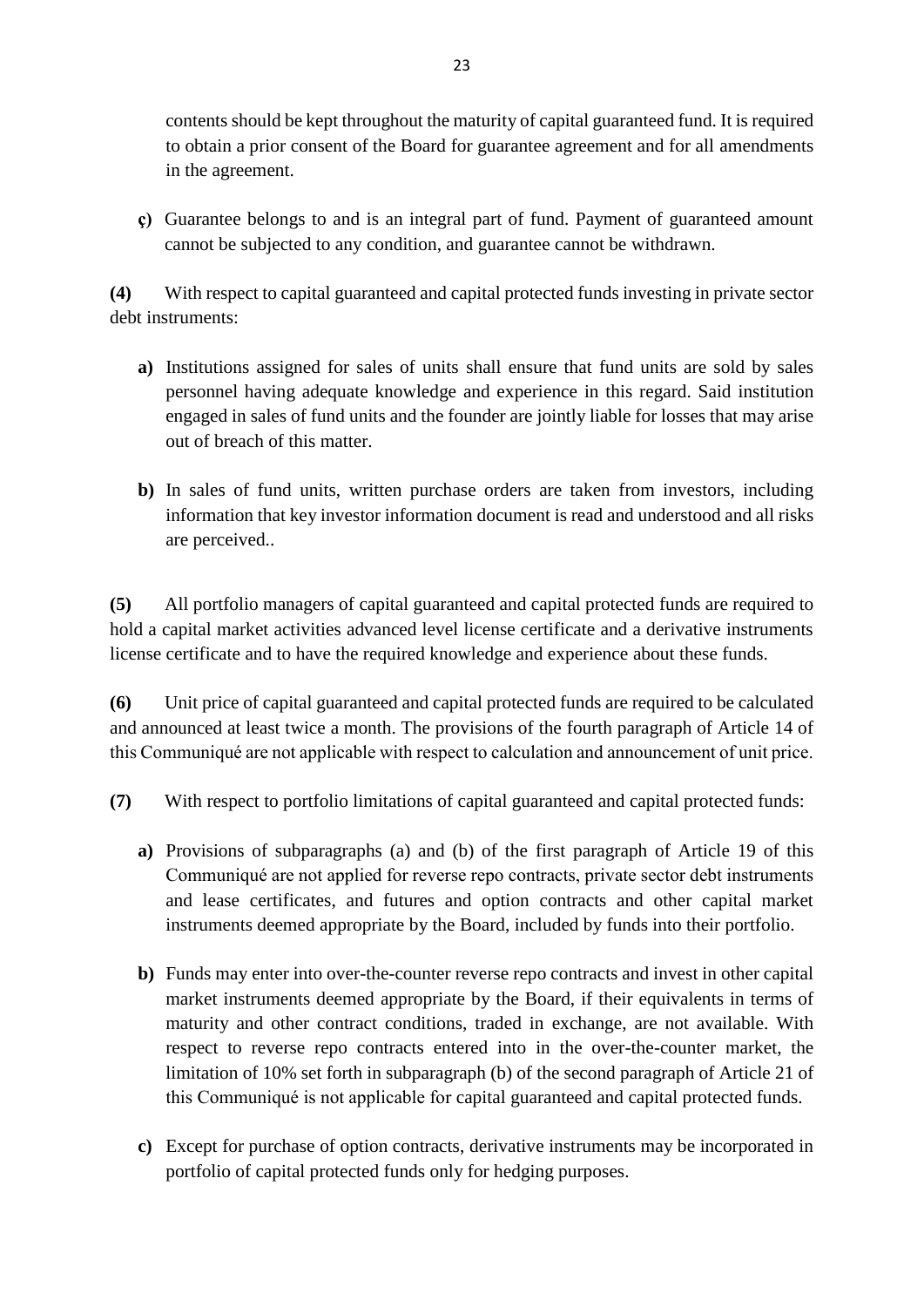- **ç)** Information and documents proving the compliance of contracts included in portfolio of funds from over-the-counter market with attributes listed in subparagraphs (b) and (ç) of the third paragraph of Article 19 of this Communiqué are sent to the Board within 10 business days following incorporation of contracts into the portfolio. Contracts not compliant with the required attributes, as determined by the Board, are excluded from the fund portfolio, and contracts in compliance with the relevant Board regulations are included in fund portfolio instead, and the costs and losses incurred thereinfor cannot be reflected onto the fund assets. Signatures of derivative instrument contracts are required to be completed within no later than one month following inclusion of contracts in the portfolio, and contracts are required to be kept by the founder and manager for a period of five years following the date of signature.
- **d)** Counterparty risk exposed to due to derivative instruments included in portfolio of funds from over-the-counter market cannot exceed 20% of fund net asset value. It is adequate that compliance with this limitation is established only at the stage of inclusion of these assets into portfolio.

## **SIXTH CHAPTER Principles on Termination, Transfer and Structuring of the Umbrella Fund and Fund**

#### **Termination of the Umbrella Fund and Fund:**

**ARTICLE 28 – (1)** The fund shall terminate for the following reasons:

- **a)** If a term is stipulated in information documents, expiration of this term;
- **b)** If the fund is founded for an indefinite term, delivery of a notice of dissolution by the founder after receipt of a prior consent of the Board with effect from six months thereafter;
- **c)** Loss of operation conditions by the founder;
- **ç)** Weakening of the financial situation of the founder to such extent that it cannot meet its obligations, or founder's going bankrupt or being liquidated;
- **d)** If the Board determines that continuation of the fund shall not be in the interest of investors because of the fund's inability to meet its own financial liabilities or due to similar other reasons.

**(2)** Assets of the fund are liquidated in accordance with principles set down in fund rules and prospectus, and balance of liquidation account is distributed proportionately to unit holders. In case of liquidation, payments may be done only to unit holders. New fund units cannot be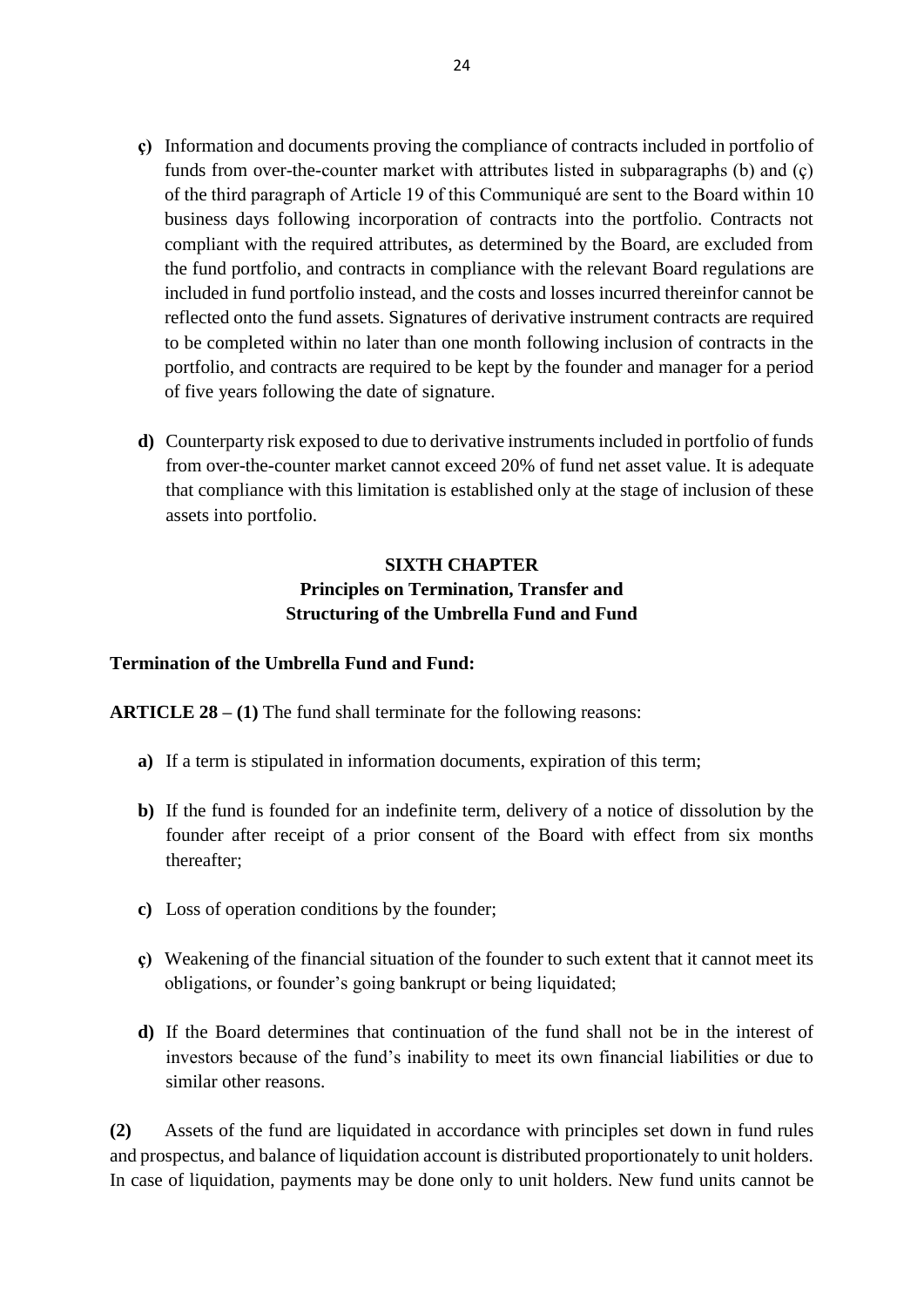issued after a notice of termination. As from the moment of liquidation, no fund unit may be issued and bought back.

**(3)** In case of liquidation proceedings, if there are fund units that are still not returned to the fund as of the end of the period of six months referred to in subparagraph (b) of first paragraph hereof, the fund units are sold without a sales instruction of unit holders, and the proceeds of sales are invested in reverse repo or other capital market instruments deemed appropriate by the Board in the name of investors in accounts to be opened in founder and the institution engaged in trading of fund units.

**(4)** The provisions of this Article are applicable also in liquidation of umbrella funds.

## **Transfer of Umbrella Fund and Fund:**

**ARTICLE 29 – (1)** In case of bankruptcy or liquidation of the founder, the Board transfers the fund for liquidation purposes to another portfolio management company deemed appropriate. In cases where the portfolio custodian's financial situation weakens to such extent that it cannot meet its debts and obligations, or it goes bankrupt or is liquidated, the founder transfers the fund assets to another portfolio custodian deemed appropriate by the Board.

**(2)** Except for bankruptcy or liquidation, a fund may be transferred to another founder only with the prior consent of the Board.

**(3)** Change of the founder is subject to the provisions of Article 30 of this Communiqué.

**(4)** Costs to be incurred as per this Article cannot be reflected to the fund.

**(5)** Both founders are jointly liable for all obligations arising out of the applicable laws and regulations before the date of change of the founder.

**(6)** The provisions of this Article are applicable also in transfer of the umbrella fund.

## **Transformation and Merger of Funds and Change of the Founder:**

**ARTICLE 30 – (1)** Funds may be merged ortransferred, and the founder of umbrella funds may be changed, upon demand of their founders and with the prior consent of the Board, or if and when deemed necessary by the Board.

**(2)** An application is filed to the Board for approval of prospectus relating to changes to be made in case of transformation and merger of funds.

**(3)** For information of unit holders, the text of announcement approved by the Board, containing the said changes and the reasons of changes, is published in PDP and in the founder's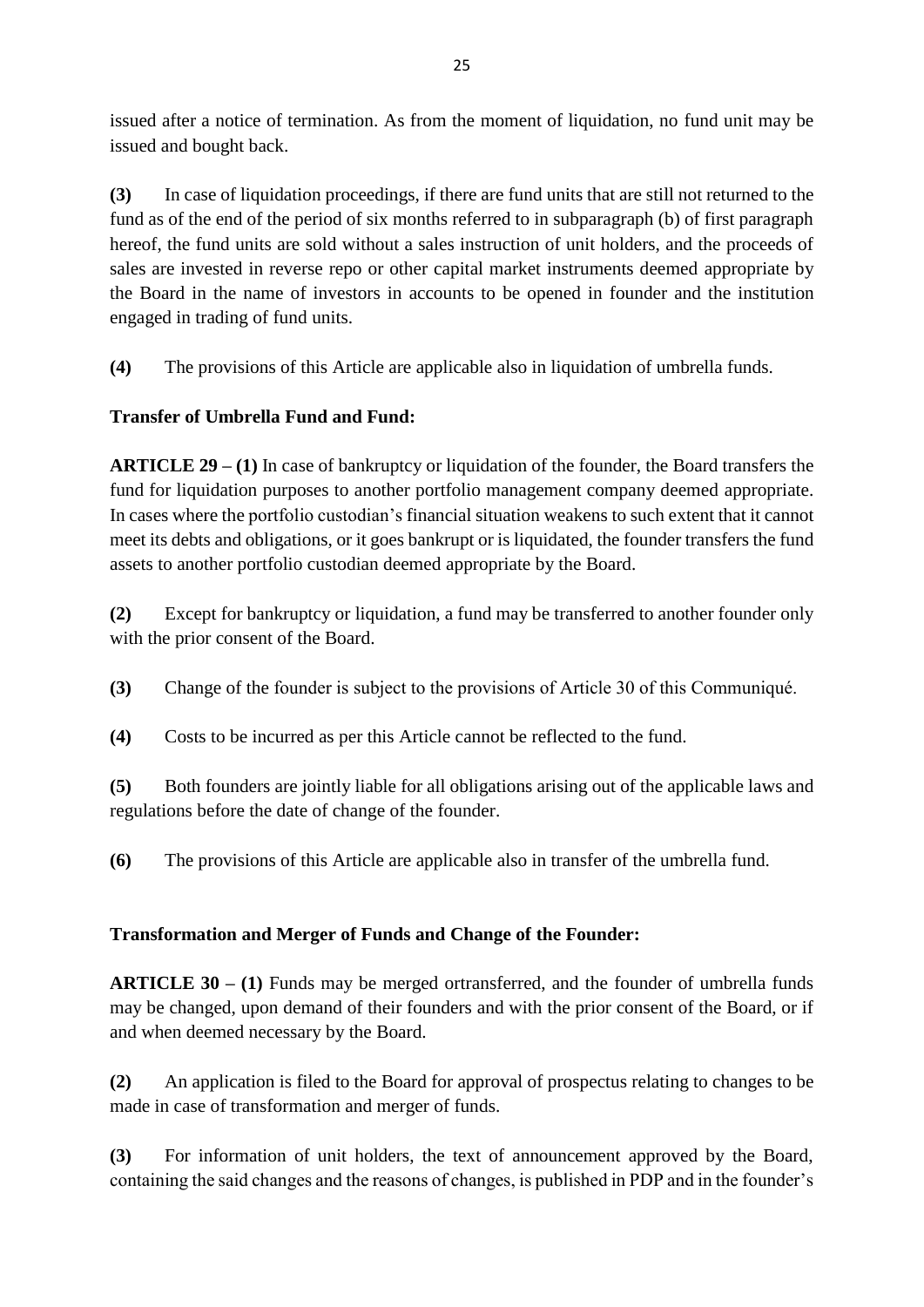official internet website within six business days following the date of the letter of permission of the Board. In the text of announcement the effective date of changes must be stated provided that it is not less than 30 days following the date of publishing.

**(4)** In order to continue the sale of units of the fund which is the subject matter of change, during the period between the date of publishing of the text of announcement and the effective date of changes, at the time of application a statement indicating the principles of information of investors buying new fund units on the basis of different distribution channels and certifying that the founder shall be liable for all kinds of disputes arising out of sales of new fund units is submitted to the Board. Sales may be continued only if this demand is deemed appropriate by the Board, otherwise, sales of new fund units are halted during the aforementioned period.

**(5)** On the effective date of changes, the place of publishing of prospectus is registered in trade registry. Changes made in prospectus text and key investor information document, and updated prospectus and key investor information document, are published in PDP.

**(6)** All costs incurred for transformation and merger of funds are borne and paid by founders and are not paid out of the fund portfolio.

- **(7)** Additionally with respect to merger:
	- **a)** In case of merger of funds, an application is filed to the Board for approval of prospectus relating to changes in dates of termination of funds except the fund under which the other funds shall be merged. Text of prospectus is published in PDP. Place of publishing of prospectus is separately registered in trade registry. Starting from the date of registration in trade registry of the place of publishing of changes relating to funds except the fund under which the other funds are merged, the sales of fund units of said funds are stopped.
	- **b)** Additionally, in the text of announcement relating to merger, the merger date, the method of calculation of ratio of exchange, the probable effects of merger on financial structure and performance of the fund under which the other funds are merged, shall be stated.
	- **c)** At the date of merger, the founder determines the ratio of exchange by dividing the unit price of the fund under which the other funds are merged, by the unit price of the fund to be terminated. Number of units of the terminated fund is divided by the ratio of exchange, and the resulting number of fund units is added to the number of units of the fund under which the other funds are merged.
	- **ç)** All assets of terminated funds are transferred to the fund under which the other funds are merged, at the date of merger.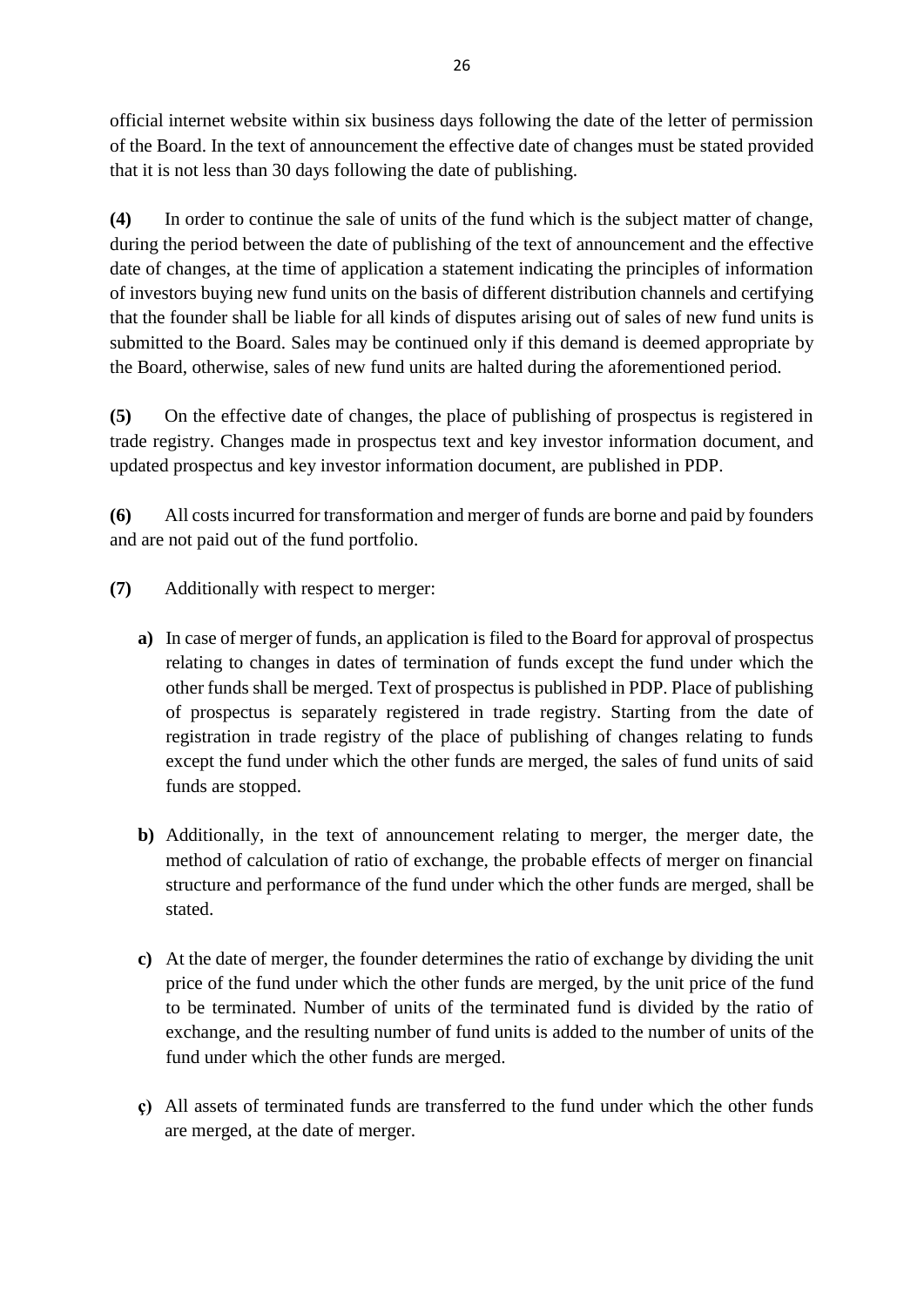**d)** At the announced date of merger, units of the fund under which the other funds are merged equal to the number found by dividing the total number of fund units owned by investors as of that date by the ratio of exchange are transferred to the investor's account being dematerialised. In the case of return of fund units, the amount corresponding thereto is paid to the investor. In the case of fractions, the fraction is also paid to the investor's account. Amount of fractions is calculated over the unit price valid as of the date of exchange.

**(8)** In the case of change of the founder of umbrella funds, an application is filed to the Board for approval of fund rules. Text of fund rules approved by the Board is registered in trade registry of city of headquarters of the founder and announced in TTRG and PDP as of the effective date of changes mentioned in the text of announcement. Provisions of second, third, fourth, fifth and sixth paragraphs of this Article are applicable on other issues relating to change of the founder.

**(9)** Both founders are jointly liable for all obligations arising out of the applicable legislation before the date of change of founder.

**(10)** By considering the fund type and properties, the Board may grant exceptions to the principles of registration and announcement of transformation and merger or change of founders pursuant to this Article.

## **SEVENTH CHAPTER Other Principles**

## **Information Obligation:**

**ARTICLE 31 – (1)** Founder and manager notify to portfolio custodian in writing both the names, addresses and rates of participation of issuers and persons listed in the third paragraph of Article 17 of this Communiqué and other information required for performance by portfolio custodian of its obligations arising out of the Law, in January every year and in case of changes therein, within six business days following the date of change.

**(2)** The Board may, if deemed necessary, ask for information about funds, without being bound by the periods set forth in this Communiqué.

**(3)** Upon occurrence of extraordinary events such as war, natural disasters, economic crisis, collapse of communication systems, or closure of market, marketplace and platform of portfolio assets, failures in computer systems, or emergence of a significant information that may affect the company's financial situation, the founder's board of directors may take a decision about determination of valuation principles. In this case, valuation principles are required to be inserted in the decisions book including their justifications and notified to the Board and the portfolio custodian. Furthermore, public is also informed about these events.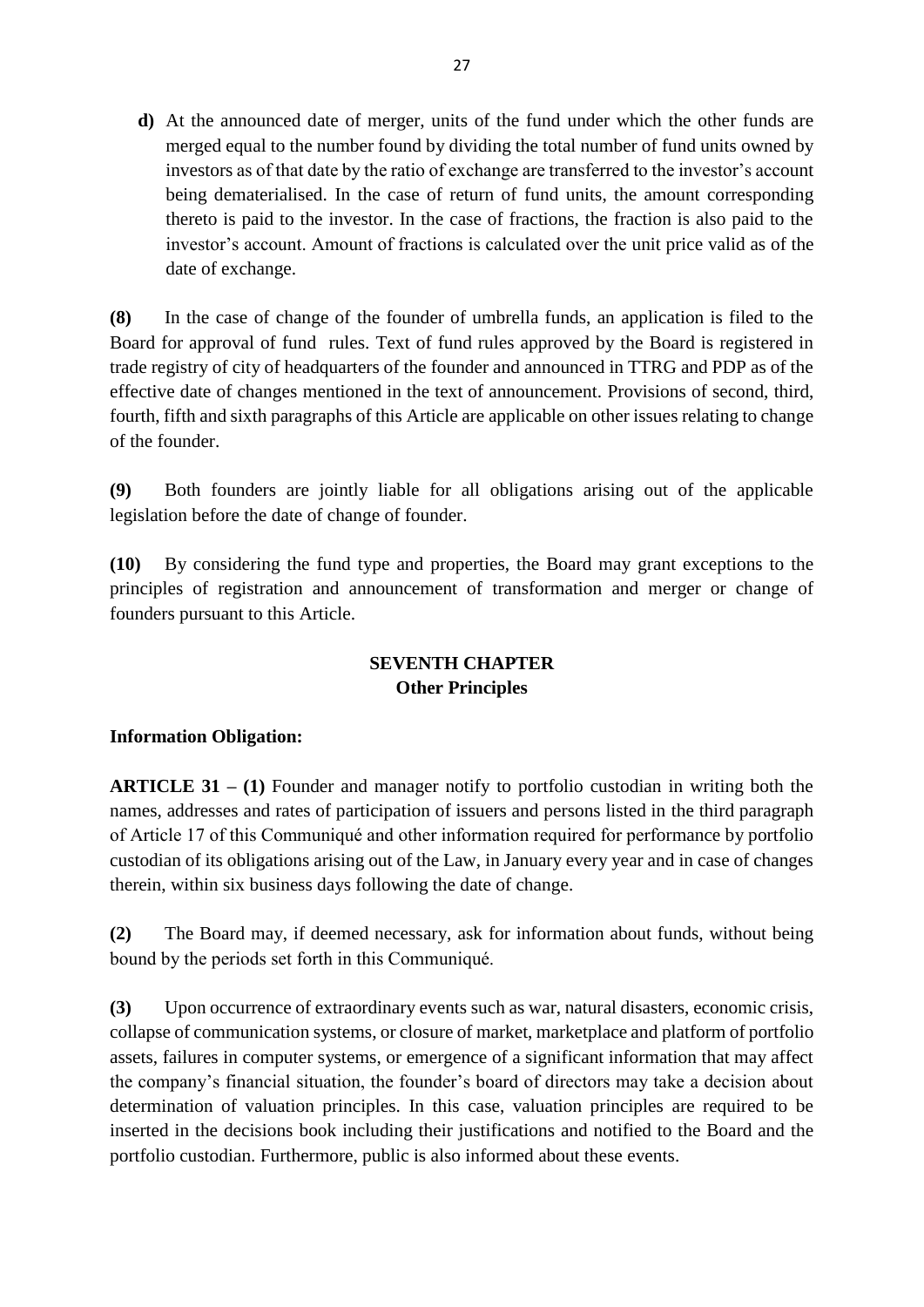**(4)** It is in the responsibility of the founder to completely publish all information and documents required to be announced in PDP, and to ensure accuracy of them, and to keep them updated.

**(5)** Regarding advertisements and announcements of the fund, the relevant regulations of the Board shall be obeyed.

### **Assessment of Rating Note:**

**ARTICLE 32 – (1)** Where this Communiqué seeks for a rating, the fund is required to hold a rating equivalent to investable level given by rating agencies authorized for rating services within the framework of relevant regulations of the Board.

- **(2)** In assessment of rating equivalent to investable level, it is required:
	- **a)** to base the rating on national ratings for institutions resident in Turkey;
	- **b)** to base the rating on issuer ratings for institutions resident abroad, or equivalent ratings of rating agencies resident in Turkey, by taking the long- or short-term ratings in accordance with maturity of the fund or the relevant contract, and if the rating system of rating agency contains a single rating irrespective of maturity thereof, to base the rating on such rating;
	- **c)** for institutions the rating of which is at the lowest limit of investable level according to rating system of the relevant rating agency, to require that outlook of rating is at least steady;
	- **ç)** to base the rating on current and updated rating;
	- **d)** in the case of a change in rating, to announce and publish the new rating in PDP within two business days following the change in the relevant fund.

### **Determination and Public Disclosure of Upper Limit of Fund Total Expenses:**

**ARTICLE 33 – (1)** Upper limit of total sum of all expenses referred to in the prospectus, also including management fee, paid out of the fund is determined in information documents so as not to exceed the maximum rates shown in Annex-4 by different types of funds. As of the last business day of quarterly, semi-annual, 9-months and annual periods, whether the portion of the determined annual fund total expense ratio corresponding to the relevant period is exceeded or not is checked by the founder on the basis of daily average fund net asset value calculated for the relevant period. If the control reveals an excess of the determined rates, then it is the responsibility of the founder and portfolio custodian to refund the amount in excess to the fund within five business days following the end of the relevant period. The refunded amount is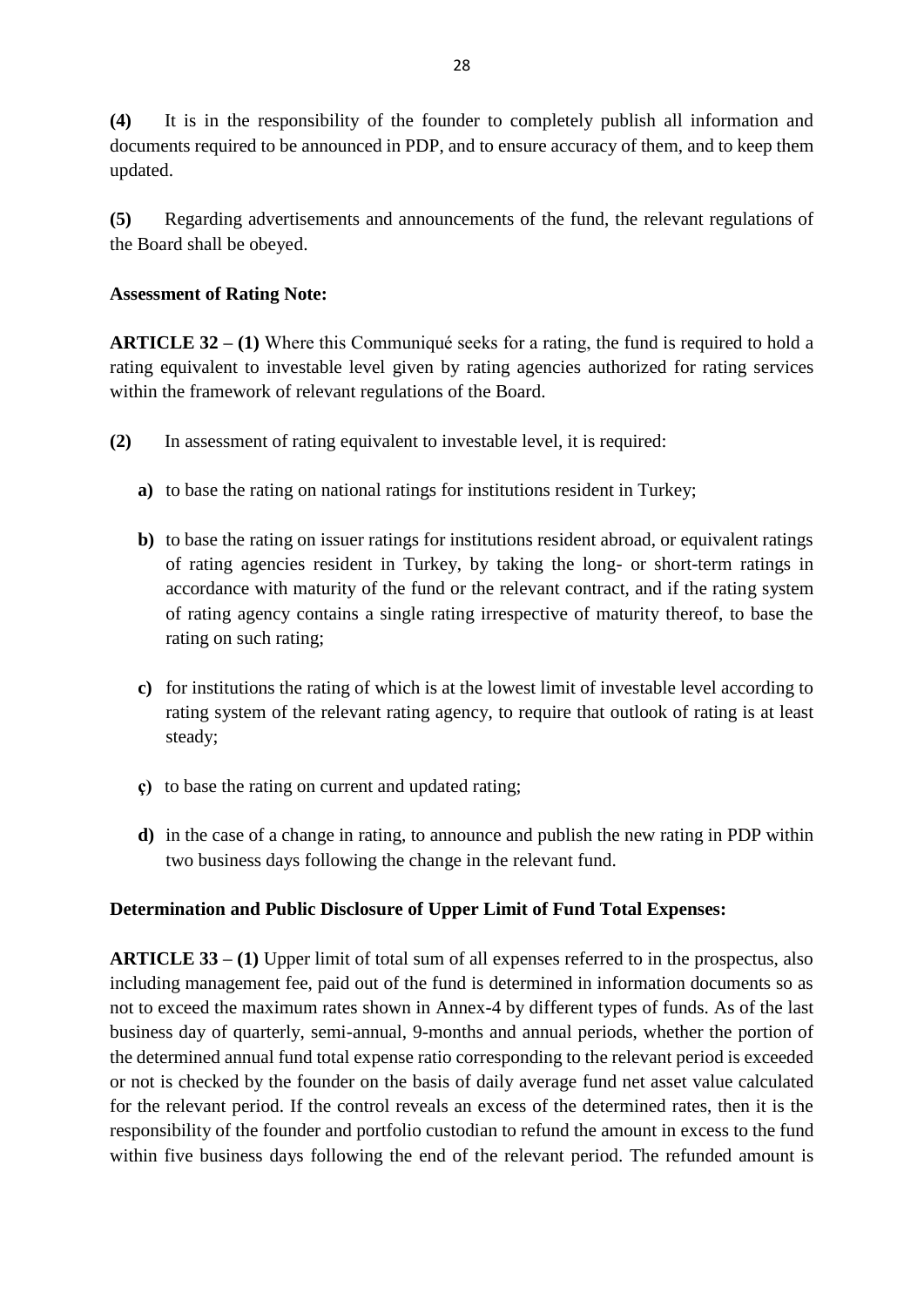deducted from total expenses in calculation of total expense ratio of the following periods during the relevant year.

**(2)** Expenses, other than expenditures that may be paid out of the fund, may not be charged on the fund, even if they remain within the total expense ratio limit of fund.

**(3)** In the case of initial issue of fund units during the relevant accounting period or in the case of liquidation of the fund, the controls mentioned in the first paragraph hereof are carried out by considering the days of sales of fund units.

**(4)** Maximum fund total expense ratio set forth in information documents, and fund total expense ratios calculated as of the end of quarterly, semi-annual, 9-months and annual periods, and if any, amount of refund, and distribution of fund total expenses issued in the format determined by the Board are announced in PDP within six business days following the end of the relevant period.

**(5)** Management fee applicable on funds are required to be announced on the founder's official internet website and in PDP in such manner to be readily accessible by investors. The announcement should clearly describe under which conditions the daily and annual management fees shall be collected from investors.

## **Board's Fee:**

**ARTICLE 34 – (1)** As of the last business day of each quarterly period on the basis of a calendar year and pursuant to the third paragraph of Article 130 of the Law, a fee equal to five per one hundred thousands of fund net asset value calculated by the founder and approved by the portfolio custodian shall be deposited by the founder in the Board's Account, and a copy of each of relevant advice notes and calculation matrix is sent to the Board, within the following 10 business days.

**(2)** The Board may determine different ratios by considering the features or maturity of the fund, provided that the ratio referred to in the first paragraph of this Article is not exceeded.

## **Principles on Valuation, Financial Reporting and Performance Presentation of Funds:**

**ARTICLE 35 – (1)** Principles of valuation and financial reporting of funds are subject to the relevant regulations of the Board.

**(2)** Funds are required to prepare a performance presentation report within the frame of regulations of the Board pertaining to performance presentation, performance-based pricing and rating activities of institutional portfolios. Current year periods referred to in the relevant regulations with respect to performance presentation report are applied as January – June and January – December for funds. Performance presentation reports are required to be audited by an independent audit firm within one month following the end of the relevant period.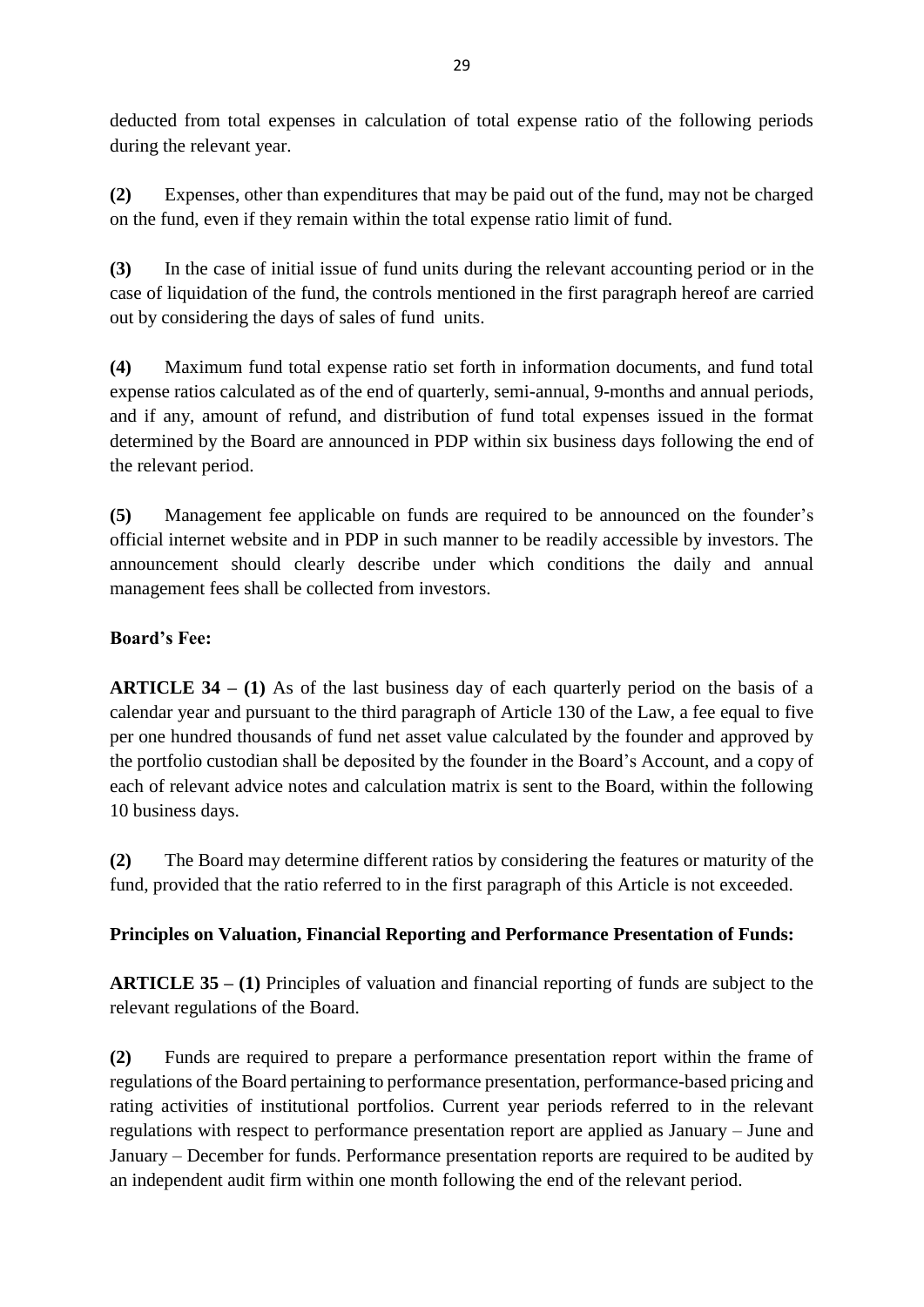### **Audit by the Board:**

**ARTICLE 36 – (1)** All accounts and transactions of the fund's founder, manager and portfolio custodian relating to the fund are subject to audit by the Board.

## **EIGHTH CHAPTER Final Provisions**

### **Repealed Communiqué:**

**ARTICLE 37 – (1)** The Communiqué on Principles of Investment Funds (Serial VII, No. 10) published in the Official Gazette edition 22852 dated 19/12/1996 is hereby repealed.

**TEMPORARY ARTICLE 1 – (1) Investment funds that are founded or units of which are** issued prior to the date of publishing of this Communiqué are required to adapt themselves to the provisions of this Communiqué within one year following the effective date hereof. Otherwise, the founder is required to apply to the Board for cancellation of fund rules or prospectus from trade registry.

**TEMPORARY ARTICLE 2 – (1) Applications which have not yet been concluded and** responded by the Board as of the effective date of this Communiqué are concluded in accordance with the provisions of this Communiqué.

### **Effective Date:**

**ARTICLE 38 – (1)** This Communiqué becomes effective as of 1/7/2014.

### **Execution:**

**ARTICLE 39 – (1)** The provisions of this Communiqué are executed by the Board.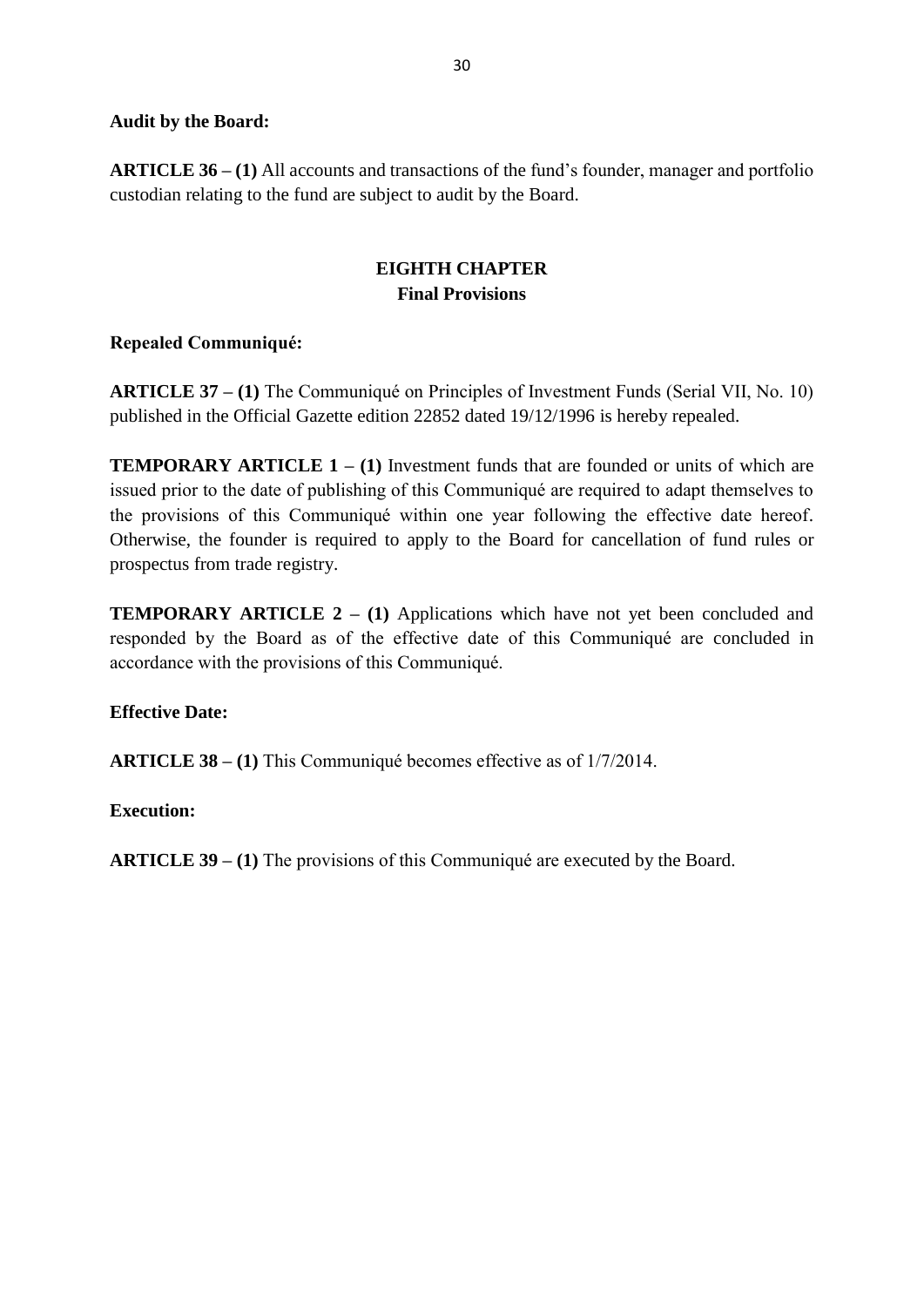Minimum contents of fund rules of an umbrella fund:

- **a)** Name, type and term of umbrella fund;
- **b)** Name and address of the founder, manager and portfolio custodian;
- **c)** General principles relating to sub-funds ((Investment assets and portfolio management principles depending on fund types, procedures and principles of trading of fund units, principles on depositary and management services, principles on valuation of portfolio, principles on expenses that may be paid out of the fund assets, principles on transfer of the fund's net income to unit holders, and conditions of purchase and redeem of the fund units);
- **ç)** Method of liquidation of the fund;
- **d)** Other contents to be determined by the Board.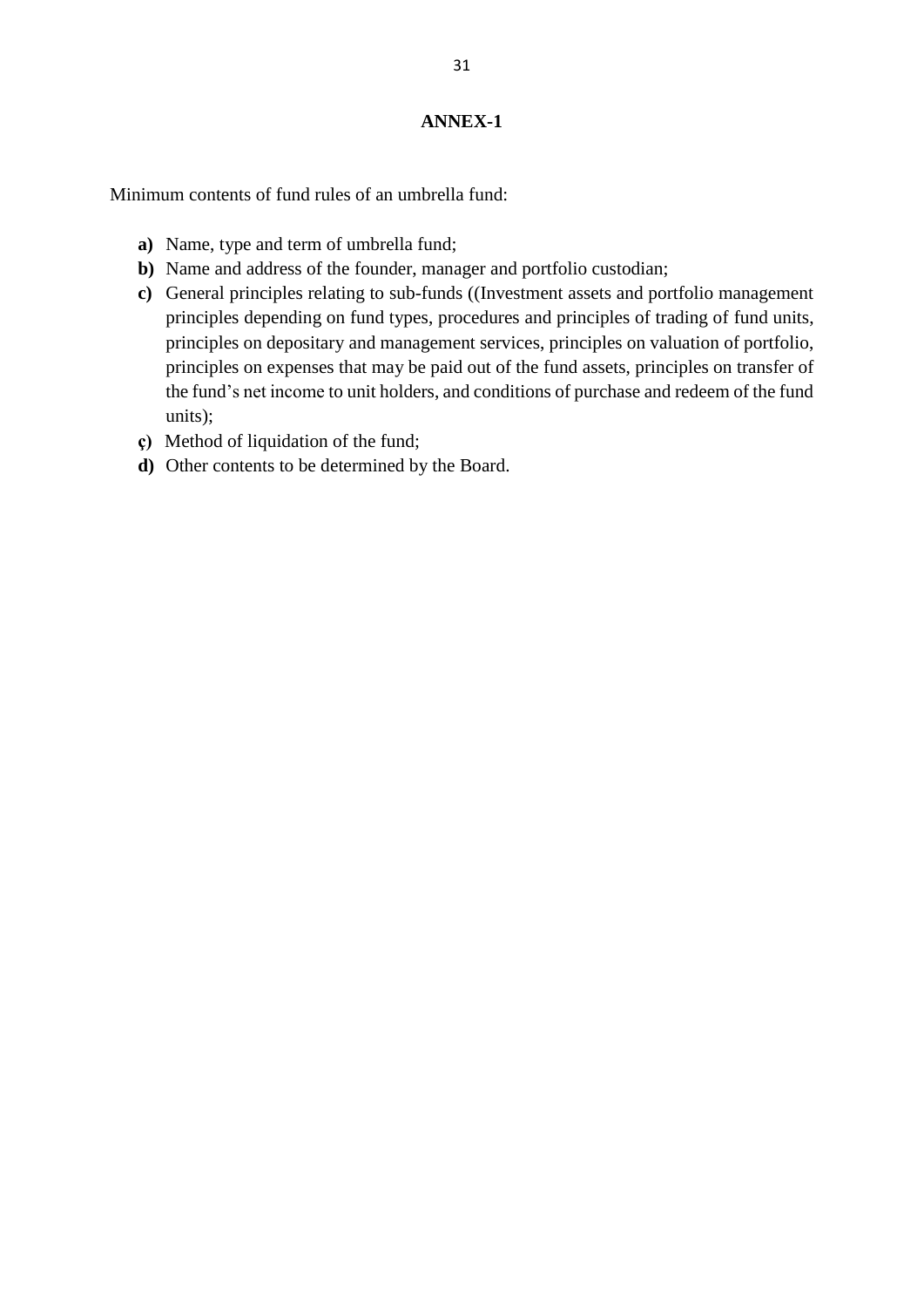Minimum contents of fund prospectus:

- **a)** Name, type and term of the fund;
- **b)** Name and address of the founder, manager and portfolio custodian;
- **c)** Information about fund's portfolio managers and members of the founder's board of directors;
- **ç)** Principles on investment strategy, purpose, investment limitations and risks of fund;
- **d)** Information on outsourced services;
- **e)** Procedures and principles relating to purchase and redemption of fund units;
- **f)** Principles on portfolio depository and management services;
- **g)** Principles on valuation of the portfolio;
- **ğ)** Principles on expenses that may be paid out of the fund assets;
- **h)** Principles on transfer of the fund's net income to unit holders;
- **ı)** Conditions of purchase and redemption of fund units;
- **i)** Method of liquidation of the fund;
- **j**) From where the fund rules and financial reports can be received;
- **k)** Information about the firm assigned to audit the fund;
- **l)** Other contents that may be determined by the Board.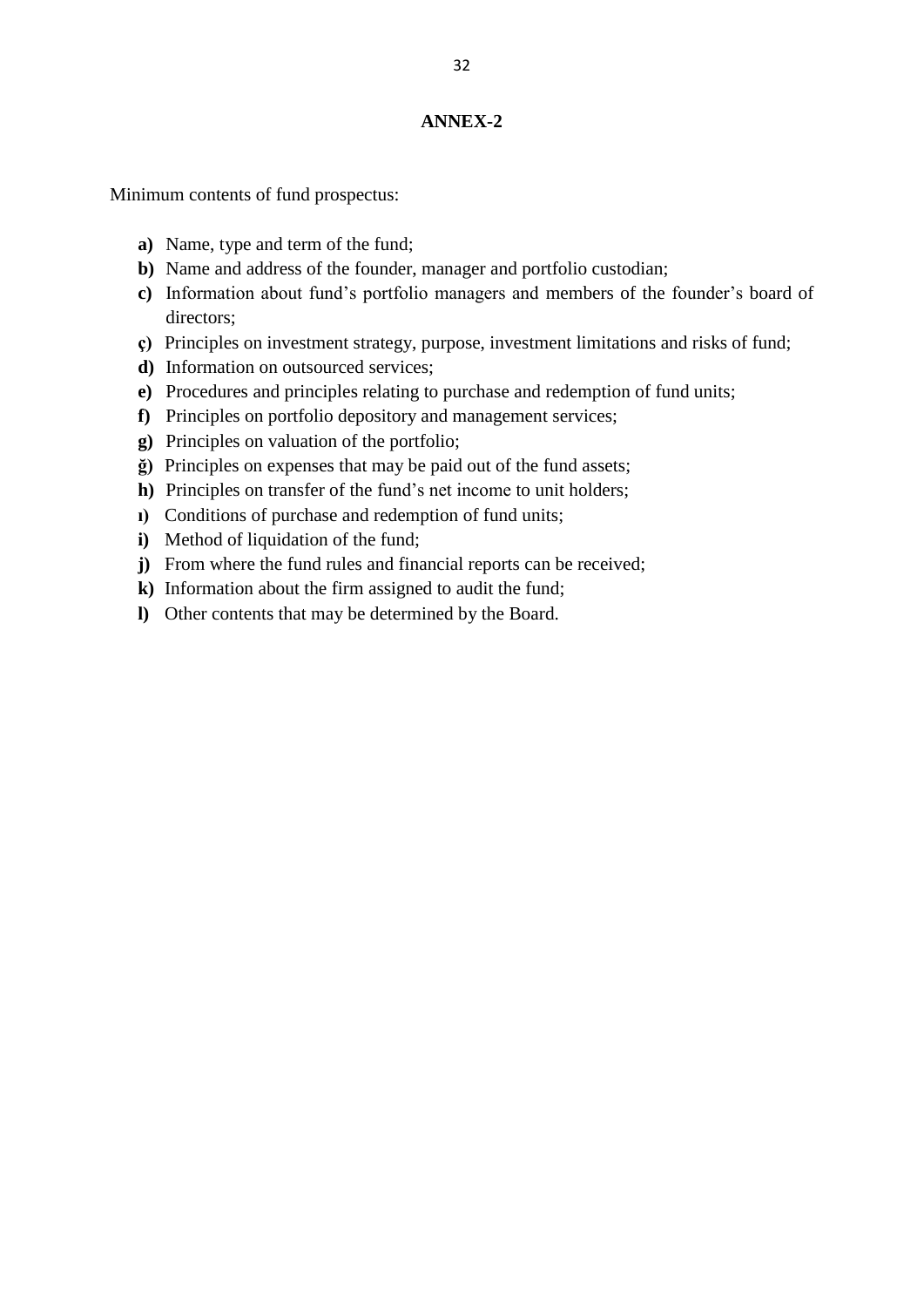#### **Calculation of Correlation Coefficient:**

Correlation coefficient is a value between  $(+1)$  and  $(-1)$ , expressing the relation between the value of index based in a particular period and the unit price of index fund, and is calculated according to the following formula:

$$
r = \frac{\sum (X_t - X_{\text{ort}}) X (Y_t - Y_{\text{ort}})}{\sqrt{\sum (X_t - X_{\text{ort}})^2} X \sqrt{\sum (Y_t - Y_{\text{ort}})^2}}
$$

Where:

| r                | $=$ Correlation coefficient                           |
|------------------|-------------------------------------------------------|
| $X_t$            | $=$ Unit price of fund in day t                       |
| $Y_t$            | $=$ Unit price of base index in day t                 |
| $X_{\text{ort}}$ | $=$ Average unit price in calculation period          |
|                  | $(X_t / \text{Number of days in calculation period})$ |
| $Y_{\text{ort}}$ | $=$ Average index value in calculation period         |
|                  | $(Y_t /$ Number of days in calculation period)        |
|                  |                                                       |